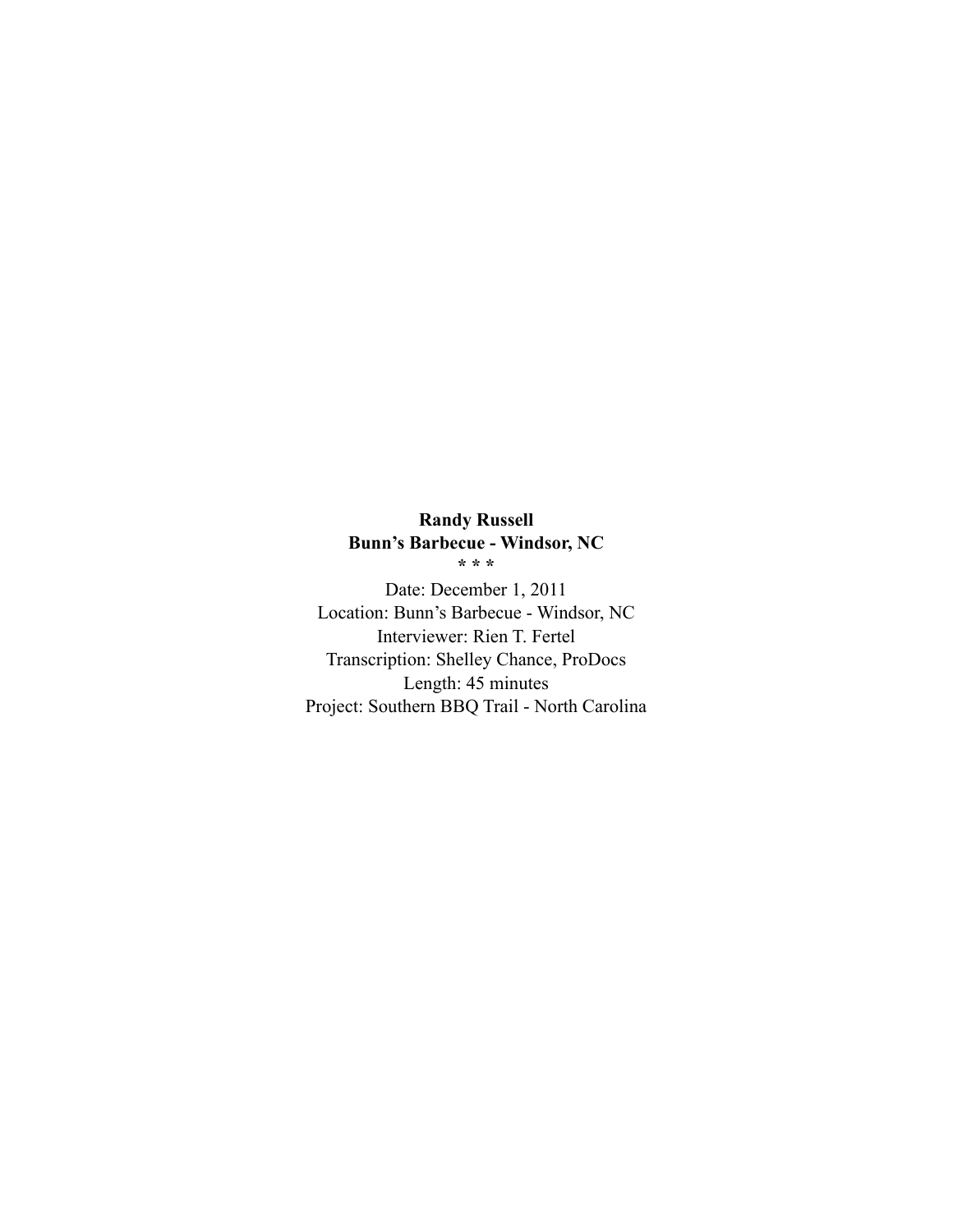## **[Begin Randy Russell — Bunn's Barbecue]**

**Rien Fertel:** All right; this is Rien Fertel, with the Southern Foodways Alliance, continuing on the North Carolina BBQ Trail. It is the 1<sup>st</sup> of December 2011 just after—well, it is three o'clock exactly. And I'm at Bunn's Barbecue in Windsor, North Carolina. I'm sitting here with one of the owners. I'm going to have him introduce himself.

# **00:00:25**

**Randy Russell:** Randy Russell, born May 20, 1964; co-owner of Bunn's Barbecue.

**RF:** All right, Mr. Russell how long has Bunn's Barbecue existed?

#### **00:00:37**

**RR:** Bunn's Barbecue has been here serving barbecue since 1938. I'm not exactly sure which month it started, but it was in 1938 they started serving barbecue.

#### **00:00:45**

**RF:** And—and what do you know about the origins of—of Bunn's Barbecue back in '38?

## **00:00:49**

**RR:** Well, I know the man that started it was from Bunn, North Carolina, so therefore you—the locals nicknamed him Bunn and he started doing barbecue and the name stuck, so there goes—

# **00:00:31**

## **00:00:01**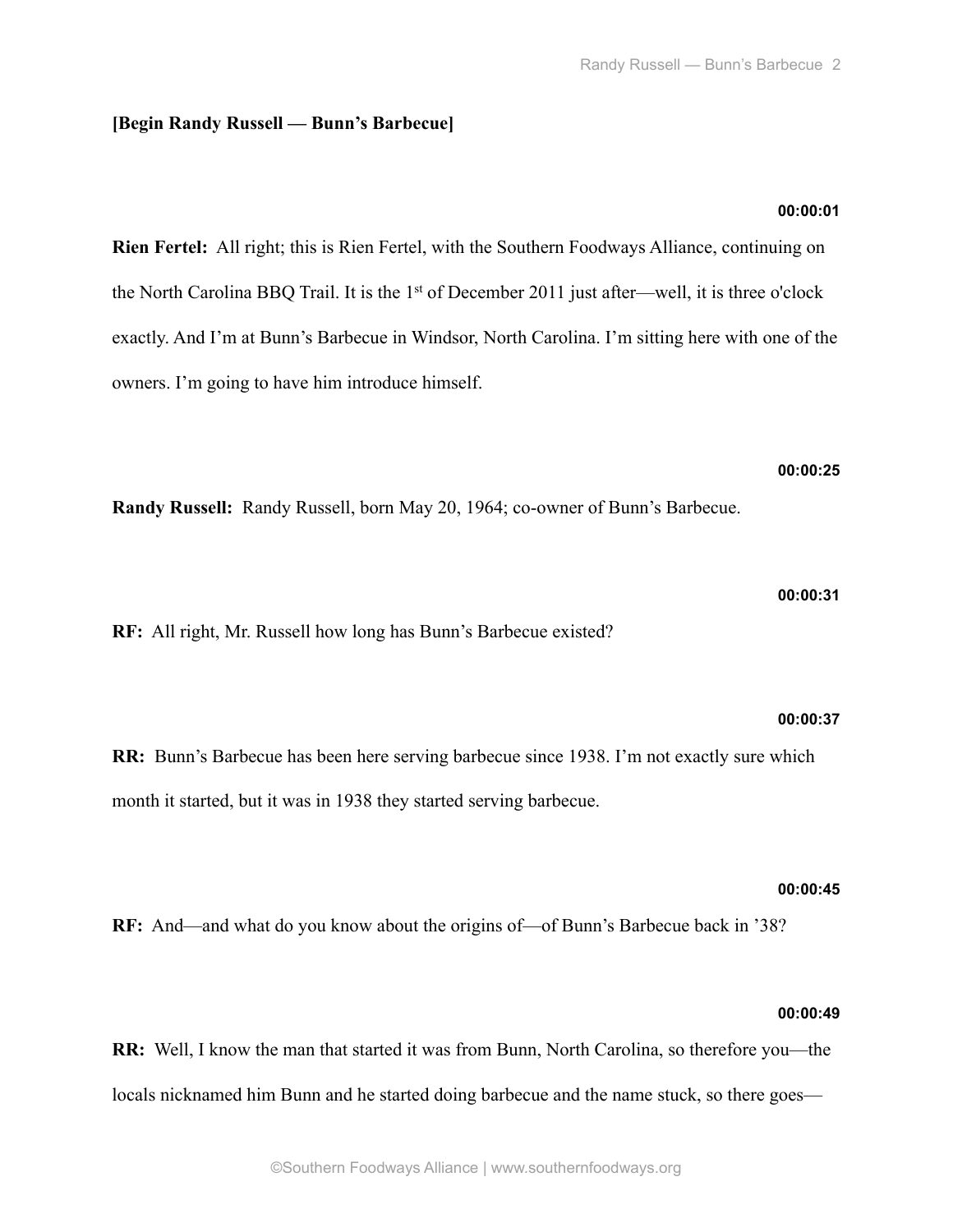there was Bunn's Barbecue. That's where it came from is—because, you know, that was just a nickname he, you know, acquired from the locals when he moved here. And it's been Bunn's Barbecue ever since.

## **00:01:15**

**RF:** And what was his name? Do you know his exact name?

#### **00:01:20**

**RR:** Oh, his name was B—I don't know his whole name; it was BB Weathers. I don't know what the Bs stand for, but Weathers was his last name. And like I say, he—he—they ran it until 1969, and he was ready to retire, I assume, and he sold it to my family. My father bought it in 1969 and he just started—kept up the tradition and everything is basically the same as it was the recipes from the barbecue sauce to the slaw to the cornbread, the whole—whole ordeal is the same. Try to keep everything the same.

#### **00:02:00**

**RF:** And let's talk about your father. He bought it in 1969, your family, and what was your father's name?

#### **00:02:05**

**RR:** My father was—his name was Wilbur Russell, actually it was James Wilbur Russell. But everybody called him Wilbur, and like I said he bought it in 1969 and just kept up the—the business as, you know—as it was running. He just didn't do a whole lot of changing because it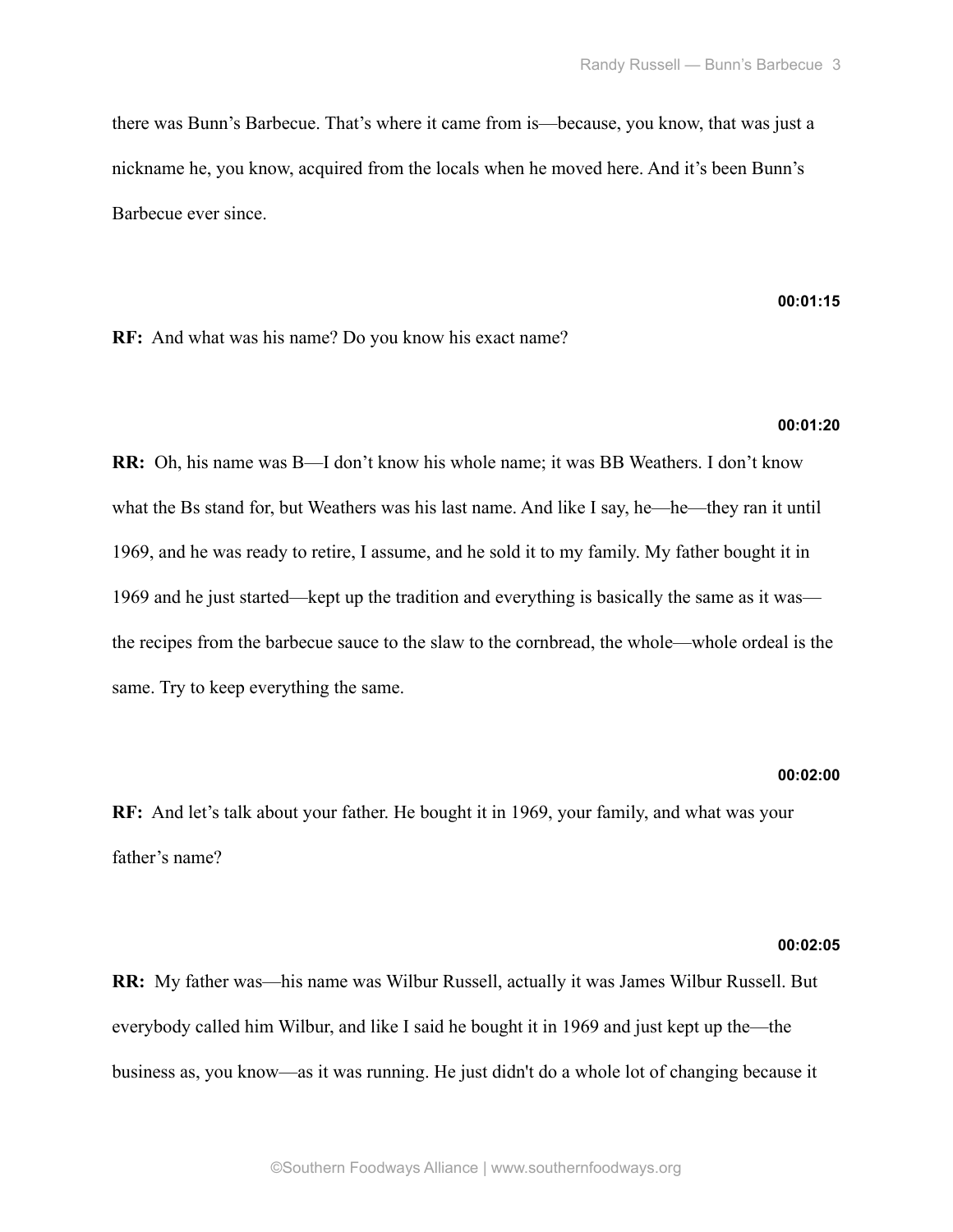had been a successful business and he didn't want to change the name or the—any of the recipes or—because, you know, why—why change when it's working so good, you know?

## **00:02:36**

**RF:** And what did your father do before he purchased Bunn's Barbecue?

## **00:02:41**

**RR:** He had several businesses. I remember at one time he was doing like a lime business like fertilizer and had his I think the first lime truck in the county you know. And this is a big farming area, so he did that for a while. I remember going out with him at a very early age, you know, getting lime trucks stuck in the field and having to get somebody to pull us out but that was years ago. And I barely remember it because I was like a little—little toddler then. But he did that mostly, and before that I don't remember too much about as far as—because I wasn't—I didn't exist. But that's mainly the business I know and I'm not really sure. I never heard too much other talk about what they did before that.

**00:03:29**

**00:03:30**

**RF:** Where was your father born?

**RR:** He was born, I believe, in Virginia. I think in the mountains of Virginia, if I'm not mistaken, but he grew up most of his life in Windsor, right here in town. But I think actually he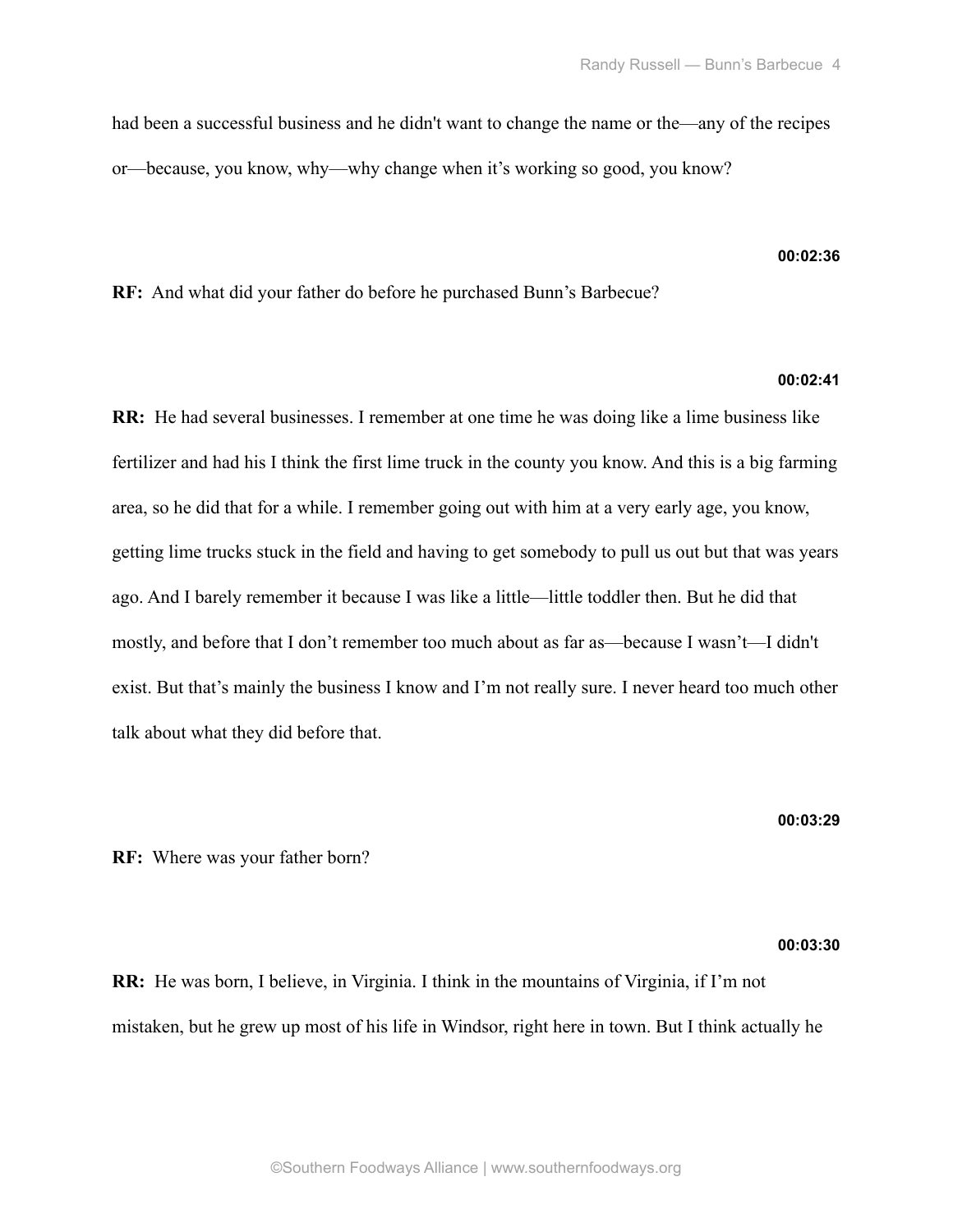was born in the western part of Virginia, I think up there in the mountains, somewhere, a town called Marion if I'm not mistaken.

**RF:** And did he move to Windsor with his family or parents?

**RR:** Yes, yes, he moved—he moved to Windsor with his family at—you know, at an early age and resided here all his life.

**RF:** So how old was he in 1969 when he took over the barbecue business?

**RR:** He would have been about—he was born in '36, so I reckon about thirty-three years old. He started serving barbecue when he was thirty-three.

**RF:** So he was a young man.

## **00:04:24**

**RR:** Right. Still very young; still very young, like I say, because the only other occupation I knew was the lime business and like I say that was—I don't know what was before that but, like I say, he was still very young at the time.

©Southern Foodways Alliance | www.southernfoodways.org

**00:04:15**

**00:04:08**

**00:04:24**

**00:03:56**

**00:03:52**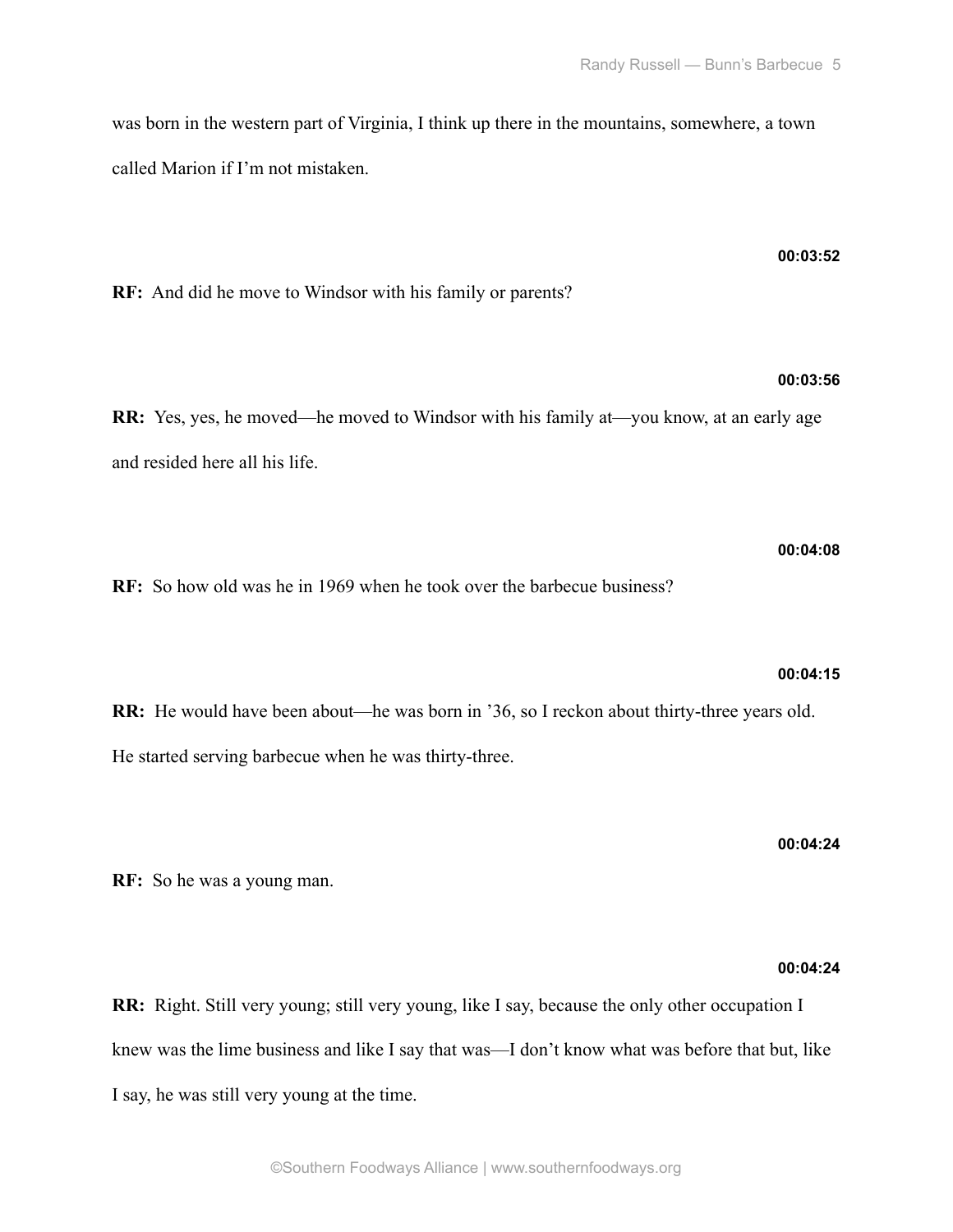#### **00:04:38**

**RF:** And what do you remember—what are your earliest memories about Bunn's Barbecue? Did —did you grow up here at first?

## **00:04:46**

**RR:** Yeah; yes, I remember it from the time before we owned it. I remember little—little wooden forks, you know, they were actually wooden forks. They weren't plastic. You know, back then they had these little wooden forks that were like a little devil's pitchfork. **[***Laughs***]** I mean a little fork—that's a—that's something that you—the weirdest things you remember but I remember those little wooden forks that they made and—.

#### **00:05:10**

**RF:** Were those for the customers to eat?

#### **00:05:13**

**RR:** Oh yeah; it was just like, you know, instead of plastic forks they put them in a—on a plate, you know, but I just remembered those little wooden forks because you never see those—I'm sure they're non-existent now with—with plastic and everything. But I mean they were pretty neat back then. You can—you know, you remember they were—everywhere didn't have them but I don't know, just—they just had them here, you know, just kind of like a paper plate. I mean you don't see our type paper plates many places but they work really good. They're a whole lot better than Styrofoam because if there *is* any excess grease which there's not much in our barbecue at all but—because we go to lengths to try to reduce the amount of you know grease in it, but if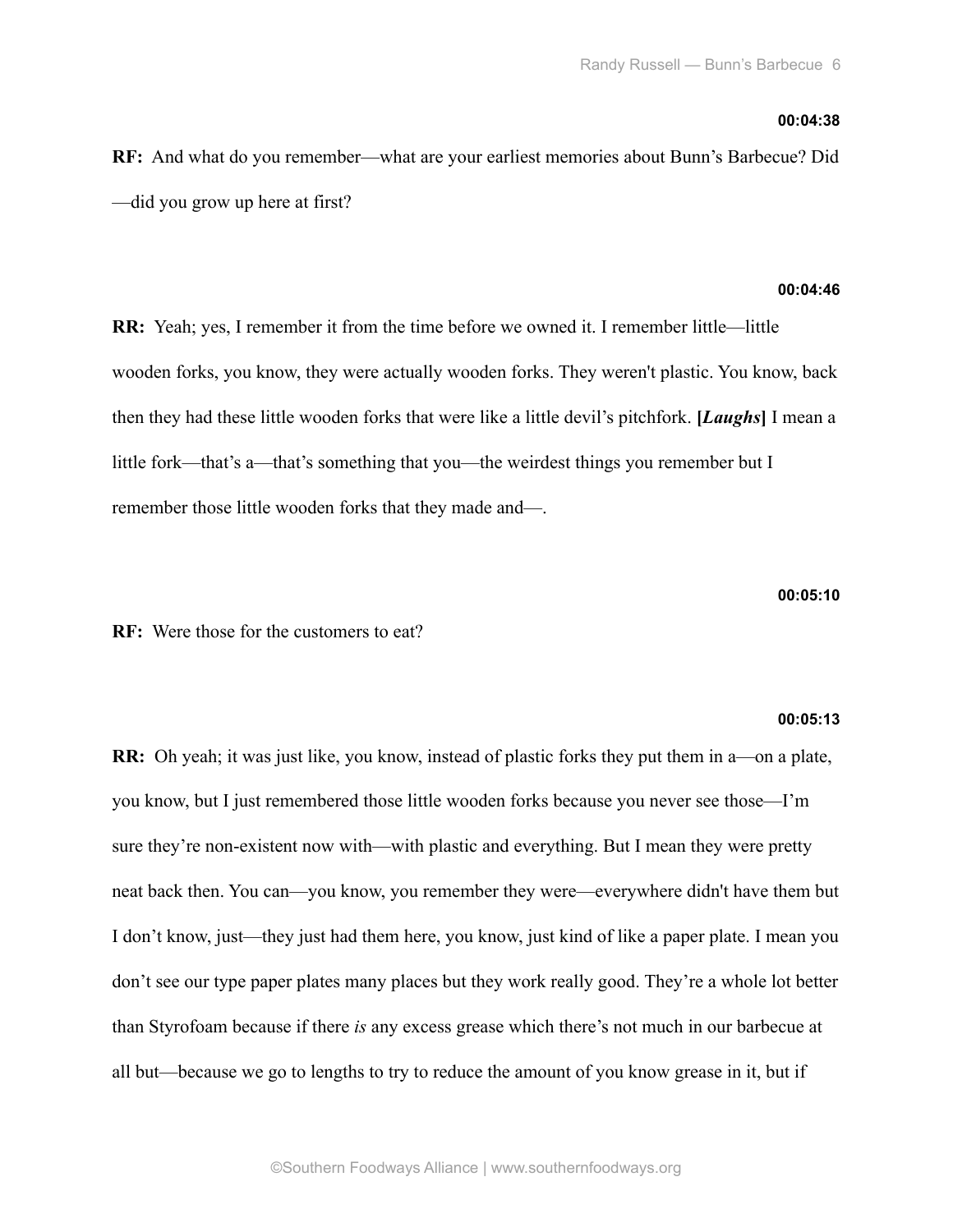there's any, the paper plates we have absorb it, you know. So that's another way of just reducing the—the—the bad stuff so to speak.

#### **00:06:00**

**RF:** Has anyone ever told you stories about Mr. Bunn?

## **00:06:05**

**RR:** Yes, I've heard a few stories. I heard he loved to fish. That's the main—the main common denominator you hear with most people that knew Bunn. You know, because I—like I say, when —when they sold it to my family I was only like five years old, and I think he died within the next two or three years after selling Bunn's and but I always heard that he was an avid fisherman and he loved his fishing. He would—we—you know, back in the day most of our town used to close up on Wednesday afternoon. It was just a tradition in this area; everything on Wednesday closed half a day and, you know, you—he would always be fishing or doing something. I mean most of time it was something fishing related—time off.

**00:06:49**

**RF:** And your dad, did he have hobbies also?

#### **00:06:52**

**RR:** Oh yeah, yeah. He loved to play golf. He was a—he was a big-time golfer and he loved watching any sports on TV but outdoor activities mainly. He enjoyed playing golf. He started playing golf probably in the—I'd say in the mid-'60s maybe, the best I can recollect or some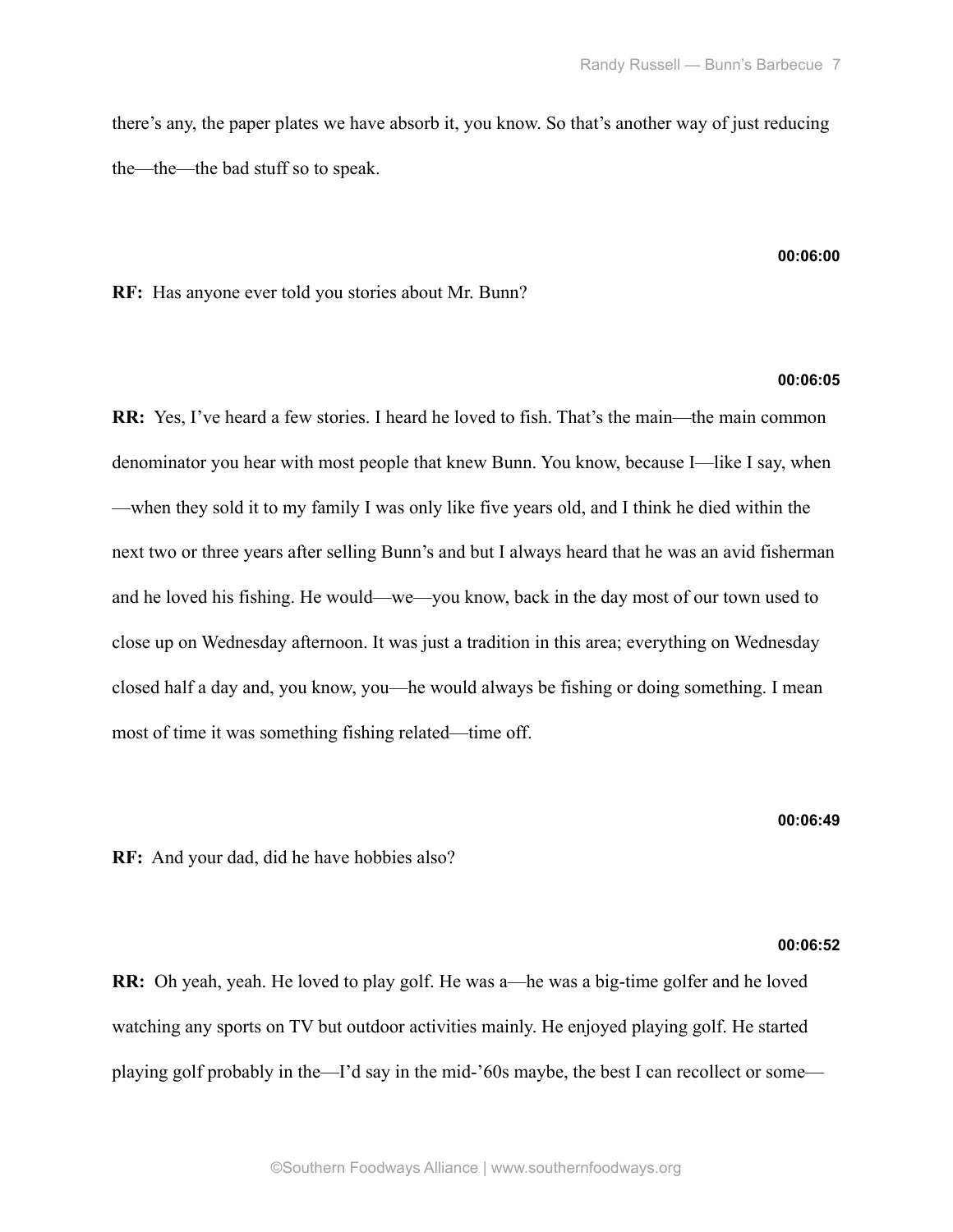well best I've heard, and from the time I was old enough to remember I remember him hitting golf balls and playing golf, you know. That was one of his main activities.

## **00:07:26**

**RF:** Was he good? Did he have a good handicap?

## **00:07:27**

**RR:** Oh yeah, he was pretty good. I mean like I say, he played in little local tournaments and stuff and he won a few tournaments. He was a pretty good golfer.

## **00:07:37**

**RF:** And so did your dad ever tell you about the early days? I know you were young, but did he tell you about those early years in the—'69 and early '70s?

## **00:07:47**

**RR:** Well—well, I can remember a lot—some of those but like I say, the first memory—big memory I reckon I remember in—when we first—not long after we bought it was Hurricane Ginger when we had our first episode with water around the building, which this area is so-called *subject to flooding* but not hardly—I mean you—I say it now because I've seen a lot but in those days and up until 1999 it only happened very rarely because it was such a big event when people said they—they remembered taking little john boats or Carolina boats, which they called them around here, down—down Main Street because the water, you know—it flooded down—down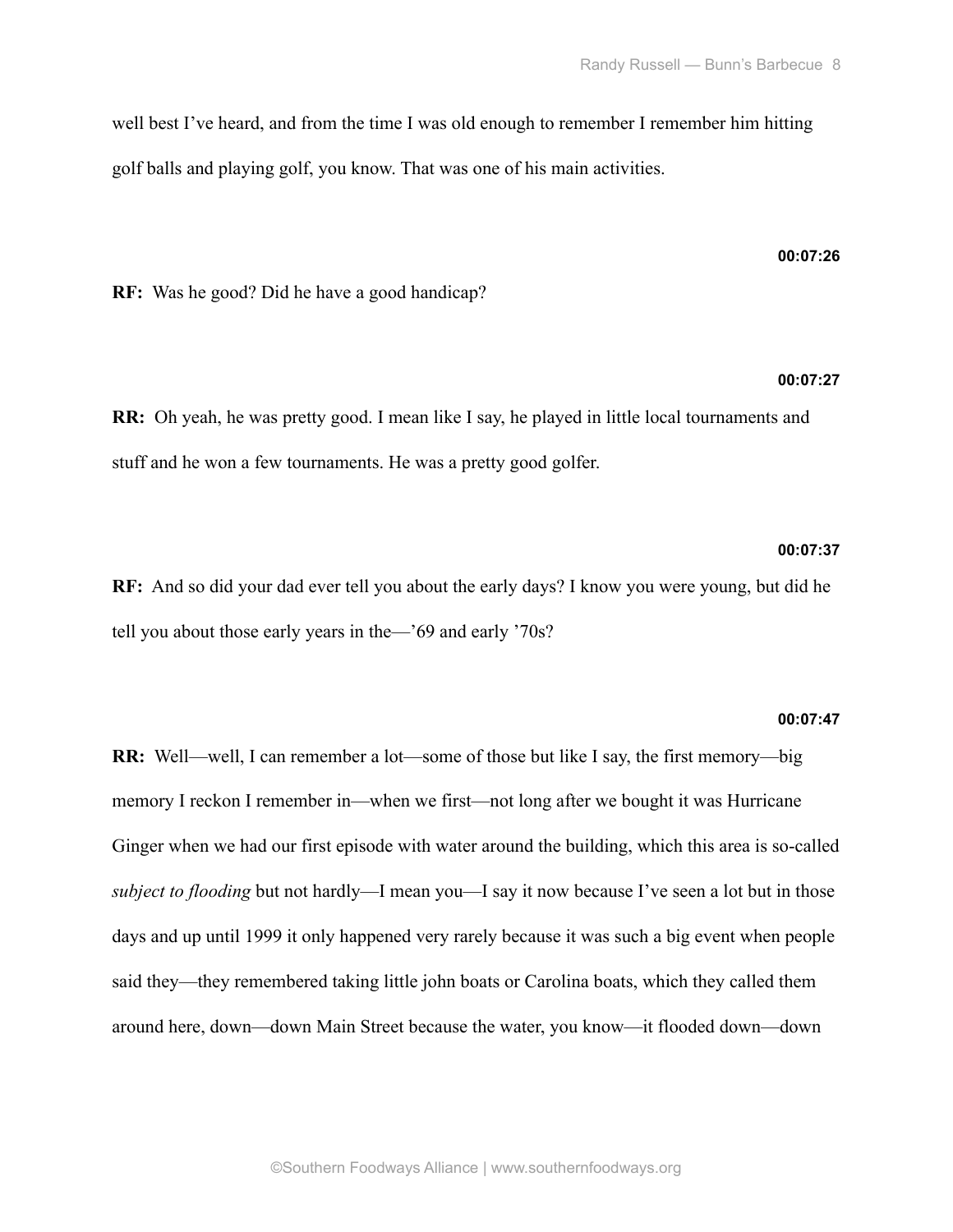in Windsor you know and that was in '71. But prior to that and after that you never saw any flood up until 1999.

#### **00:08:43**

 But I remember him, the picture we have of him standing at the doorway and just looking out; you know, you can only imagine what he was wondering. He had just bought the business only two years and—and it was surrounded—it was like an island. It was surrounded by water. It never got in the front but, you know, you can just imagine the thought that would go through your mind if just bought something that, you know, like I say had flooded any at all, you know.

## **00:09:08**

**RF:** Where was the family home then, how far from the business?

## **00:09:12**

**RR:** We lived within a mile. We lived right down Granville Street, which is the next street over, and it was only like a short drive, not even—not even a mile, maybe a half a mile.

#### **00:09:25**

**RF:** And how long was the city or the restaurant closed by Ginger in '71?

#### **00:09:30**

**RR:** I really don't know. I'm sure comparatively speaking, now I know since '99 and the floods even we've had this year I would think they could have gotten opened within a few days because the fact that it did not come inside and the back—most of the floors in the back are concrete,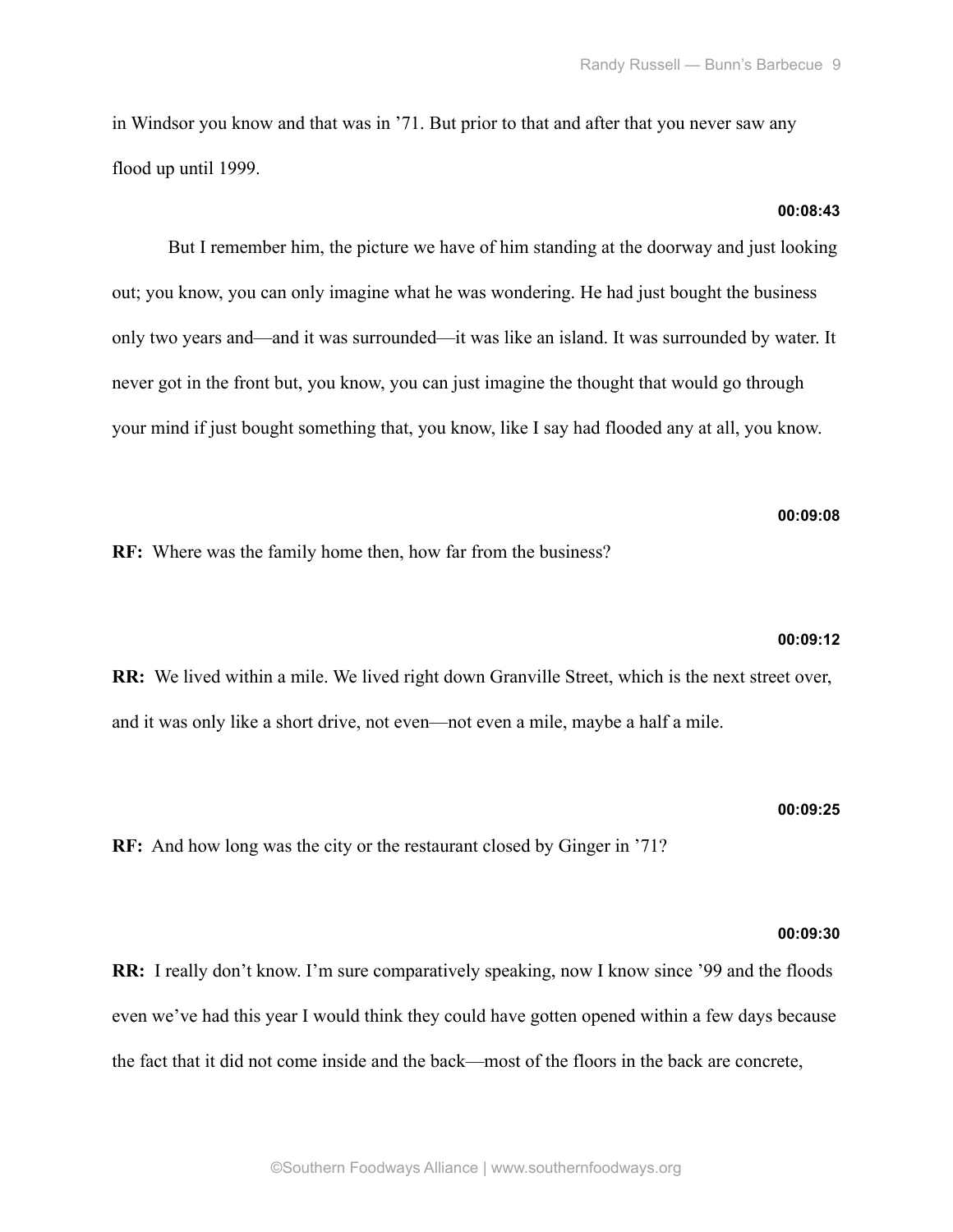cement or whatever and I wouldn't think they had hardly any down time and it probably only stayed up maybe a day or two. But I wouldn't think they had hardly any down time.

## **00:10:03**

**RF:** I want to ask some more questions about storms because I'm from New Orleans and they're on my mind and I used to run a—a food business in New Orleans that was lost because of the storm, Katrina. So you mentioned '99, what storm was that and what happened?

## **00:10:19**

**RR:** Ninety-nine was Hurricane Floyd and it happened around September 16<sup>th</sup> or the 19<sup>th</sup> or something, one of those two dates in '99. But prior to Floyd we had a storm came through called Dennis, which Dennis was extremely unusual because it passed us. It went out in the ocean; it did a reverse track. It came back by us on the reverse track and then it—it did the trifecta. It went back by us the same path it did the first time so it passed us three times, which wasn't that significant of wind situation, but we don't get the storm surge much here, but we did get about ten or twelve inches of rain from Dennis, so that set us up for when Floyd came. Well Floyd came about ten days later and Floyd dumped about twenty-two inches of rain, twenty-one twenty-two, so that compounded the problem because everything was already saturated, the ground was saturated. The water had nowhere to go. So we basically had twenty-two inches of water and twenty-two inches of rain—when you get to an area that's got low spots all that water is going—it's going to one spot and that's the lowest spot. And we're—we're a low—we're at low ground right here. And, like I said, we had seven and a half foot of water in the building. And it took us twenty-nine days of a lot of work and a lot of volunteers to get it going again.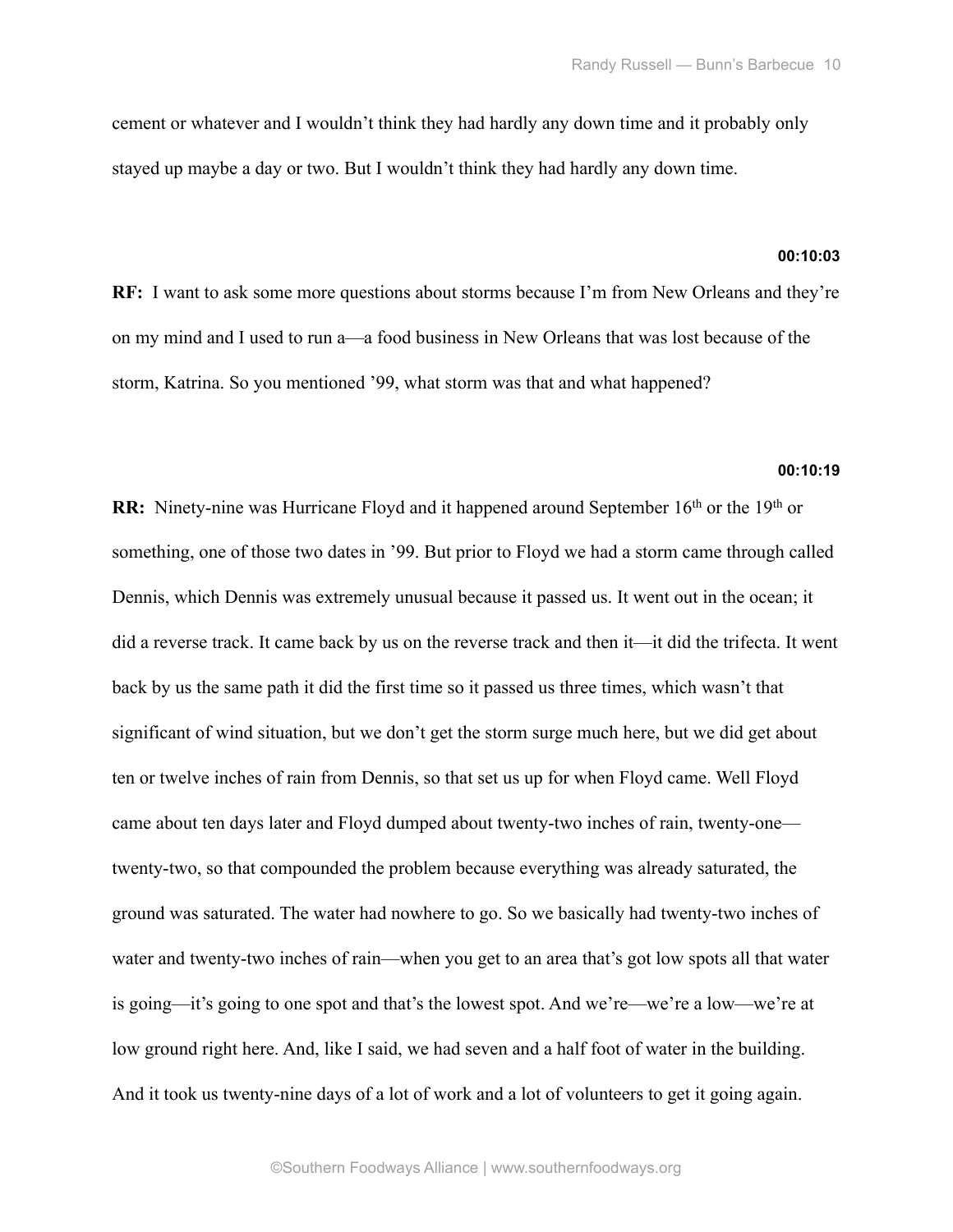## **00:11:53**

 And then to add insult to injury we were—we—we opened for three days and the another storm, Hurricane Irene hit us on the 16<sup>th</sup> I believe of October of '99 and then we—it—it shut us down for about three days. But we—it—it came and went pretty suddenly but, like I say, it still —it still had water in the building and, like I say, we still had to shut down for three days to redo some of the things we had just got through redoing for like twenty-nine days. So we've had our share and since then we've had four or five other ones. So we know all about flooding.

## **00:12:33**

**RF:** And I know you had one recently or one earlier this year. What sort of preparations, food preparations do you do or not do when you know a storm is eminent?

#### **00:12:41**

**RR:** Well, this one here ironically enough, this—the name of this storm that we had this year was called—was named Irene. And we basically you know like I say, I'll talk about this year, but last year not even eleven months prior we had Tropical Storm Nicole that—that was our second worst one ever and it dumped about twenty-two—twenty-three inches of rain. And we—we were about six and a half foot under water from Nicole.

## **00:13:12**

Well, like I say, eleven months later this Irene, which was a couple months ago hit us, and we took everything out. I mean I didn't take no chances. I didn't know how much—how high it was going to get. We had about thirteen inches of rain from this Irene of 2011 and I took everything out, even stuff—some of the stuff that was bolted and hooked up. I mean I just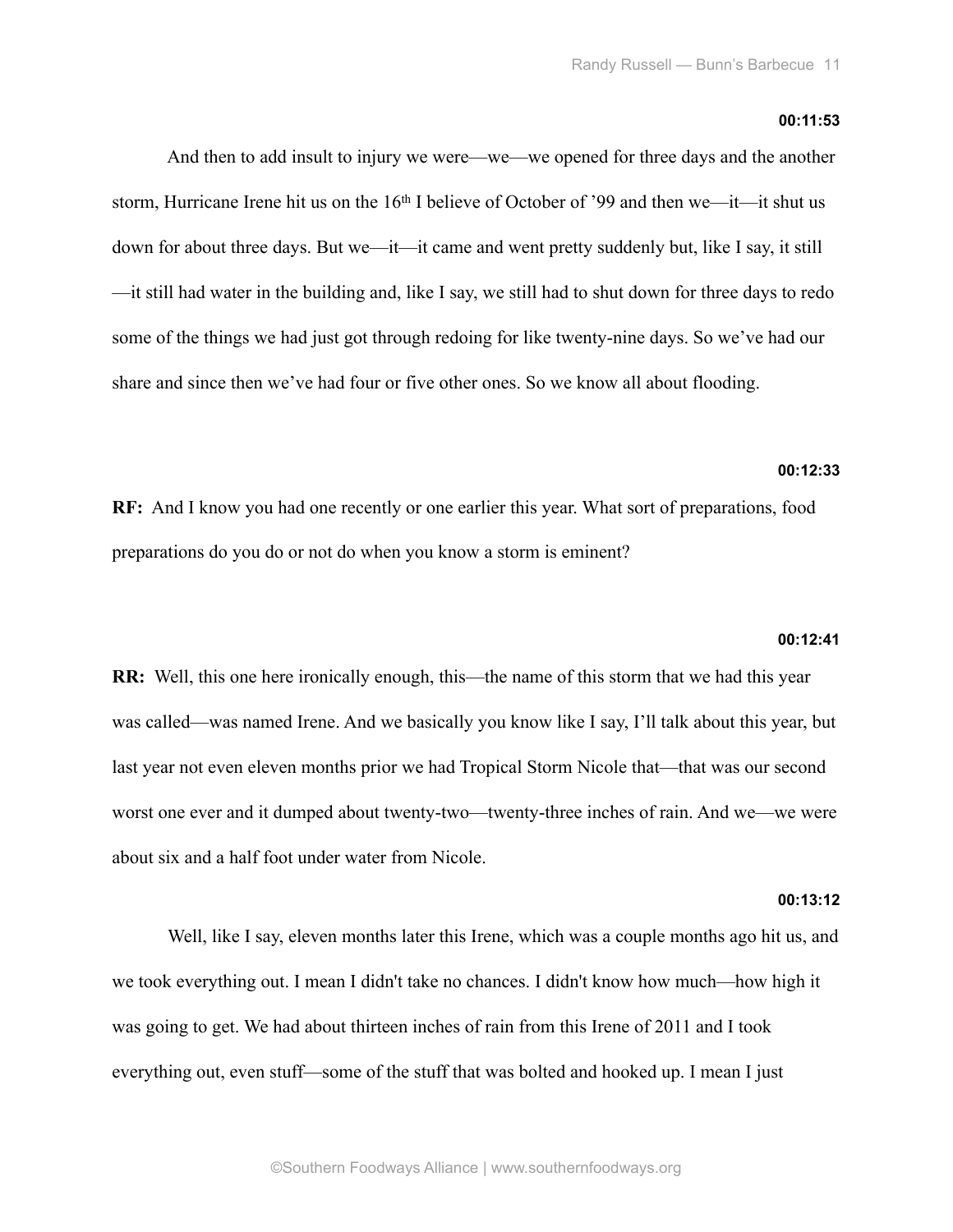unhooked it and took it out and anything that I couldn't get out I elevated as high as I could. And it worked out really good as far as not losing as much stuff because, you know, equipment is very expensive—restaurant equipment and anything you can move or elevate you better do it because you—like I say, you don't know when it starts raining if it's going to rain ten inches or twelve inches or fifteen, and all those inches of rain make a big difference. I mean twelve is a lot different than twenty. I mean, it's—it makes a difference between flooding maybe a foot or flooding six foot. I mean, it doesn't—you wouldn't think it but that's just how—that's how it goes, because water has got to, like I say, eventually come to one spot to drain out and, like I say, once it gets to a point where it can't get out it—it starts backing up. And that's where it—it affects it so much.

## **00:14:30**

**RF:** And how long were you closed if at all this year for the storm that dropped—or where the waters came six and a half feet?

#### **00:14:37**

**RR:** Well, the last year the six and a half foot we were closed about twenty-four days and I had some kind of formula of how many inches, how many days you're closed per inch but I can't remember what it was right now. But I know this year for Irene it—it only—it was about twelve or thirteen inches of rain but we were closed about—about a week. It was either seven or eight days; we could have opened sooner but I think it fell just where Labor Day was on a Monday and we're normally closed on Labor Day. So we could have opened on Monday but we decided to open on Tuesday as usual. So I think we were closed about—about seven or eight days.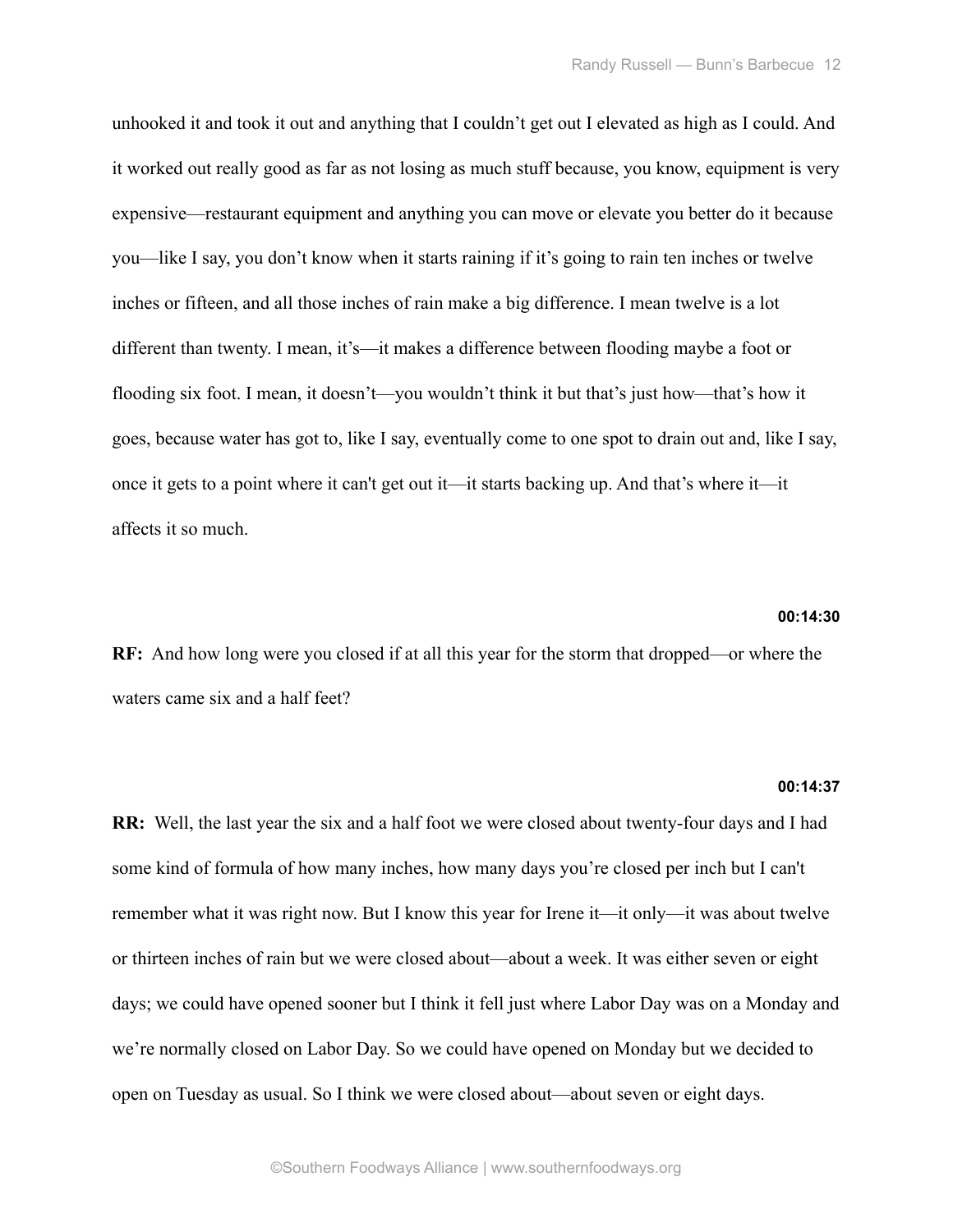#### **00:15:17**

**RF:** But the building kept a lot of its character; the building looks—looks great. Tell me about the building and how old it is and what this building was historically.

## **00:15:27**

**RR:** Well, the building has maintained its—its probably because it was built—part of the building was built over 100 years ago. And it was probably made out of, you know, pine that was your know the heart pine or whatever they call it that was—I mean just, you know, it was probably built like things should be built. It's not, you know, pre-fabbed or, you know, just nothing that would—that would, you know—a little water won't hurt, you know. It's—it's not like things today, you know; with production like it is they try to, you know, get things out as quick as they can and quality is not always there. But like I say, it's part of this building that were built over 100 years ago and—and most of the building is probably seventy-five or eighty years old. But it's withstood it pretty good, like I say.

#### **00:16:22**

 And when we go back after floods and have to redo, you know, now I—I go back with salt-treated timber, so that makes a difference. And we don't insulate a whole lot because it's not very advisable. When you insulate walls if they ever do get wet then they just act like a sponge and you're better off not insulating them than dealing with the—the, you know, the other issues as far as cost of heating and cooling versus the cost of tearing it out when it floods, when it's no good because if you had isolation it would be—it would be no good. I mean it—just it ruins everything.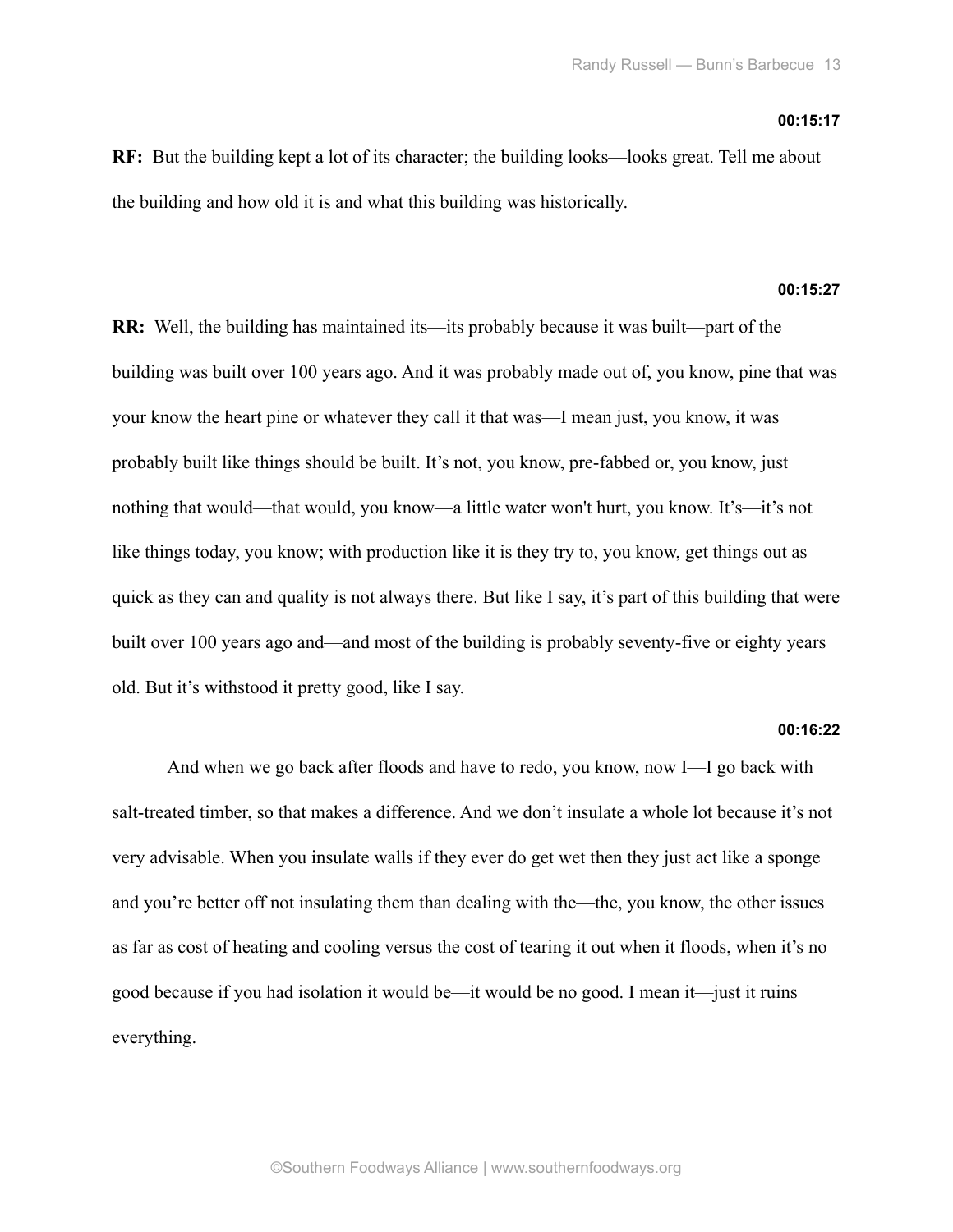#### **00:16:57**

**RF:** And please tell me—tell me about Windsor. Were you born here? Did you grow up here? And tell me a bit about the town.

## **00:17:04**

**RR:** Windsor is a small town. It's probably got about 2,500 people and it's just like every other small town across the country. I mean, a lot of jobs have been lost overseas, and we used to have lumber mills and little furniture companies and textile. We used to have a Wrangler—Wrangler store out there that, you know, they made jeans or whatever, and a lot of the jobs have been lost overseas, which I don't know; I don't know—I won't say much about that because it—it's kind of—I don't know. Our government doesn't do a good job of making trade agreements.

**00:17:48**

But anyway—

**00:17:47**

**RF:** Well what does that do to the—to the—your business?

#### **00:17:50**

**RR:** Oh, it definitely affects; I mean everybody—I mean you're talking about 300 or 400 jobs here, 200 or 300 jobs there and when you're talking about a town the size of 2,500 people you can imagine that you know once the jobs go then the people are going to go or—and if they are here they're going to unemployment or a limited income and just like the economy is now, you got to—you got to cut every corner you can. You know, our business isn't like it used to be. It—it definitely isn't—the—the food or the food or the quality because we've kept everything the same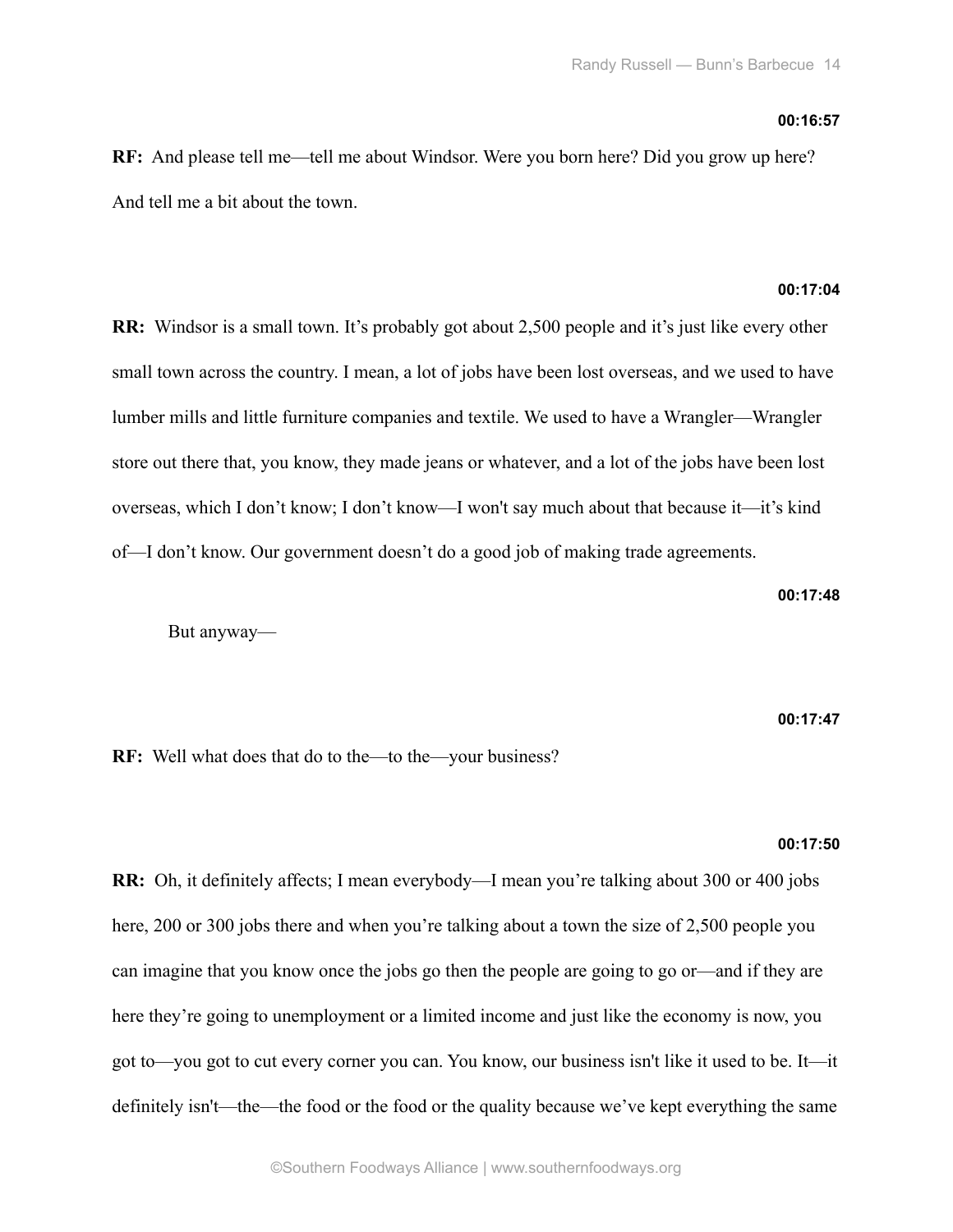and the service I hope—I can say is the same. But I can only attribute it to the economy and the lack of robust economy, people getting out. You know, if people have jobs they don't mind spending money, but when you're unemployed for extended periods of time, you know, you get to a point where you feel like you—you don't want to do a whole lot of spending because you don't know where your next little bit of money is coming from.

#### **00:18:47**

**RF:** But do you get a lot of out-of-towners coming in, a lot of travelers?

## **00:18:52**

**RR:** We do. We've had—we've been in several magazines that I don't go out and do a lot of advertising because for the very fact, I tell people we've been here so long, you know, that most people know about us. But there are people that have read us—about us in several magazines that are, you know, distributed across you know most of the country. I mean, we've been in magazines; people tell me they saw us in magazines I didn't even know existed. I mean, like there was one out West they were talking about barbecue places and I didn't—I was clueless. And they said, "Oh, you—they ranked y'all in the top ten." And I was like, "Well that's nice."

## **00:19:28**

 Just, but yeah; we do get a lot of—every once in a while when we're put up and, you know, like the internet. We've—we've been—we've been listed on some of these websites like [roadfood.com](http://www.roadfood.com) where you go to that site and you get some—they critique your—your restaurant, the—everything from the service to the food—everything, the whole nine yards. They critique it and just tell you how—you know, how many miles you should go out of your way to try it and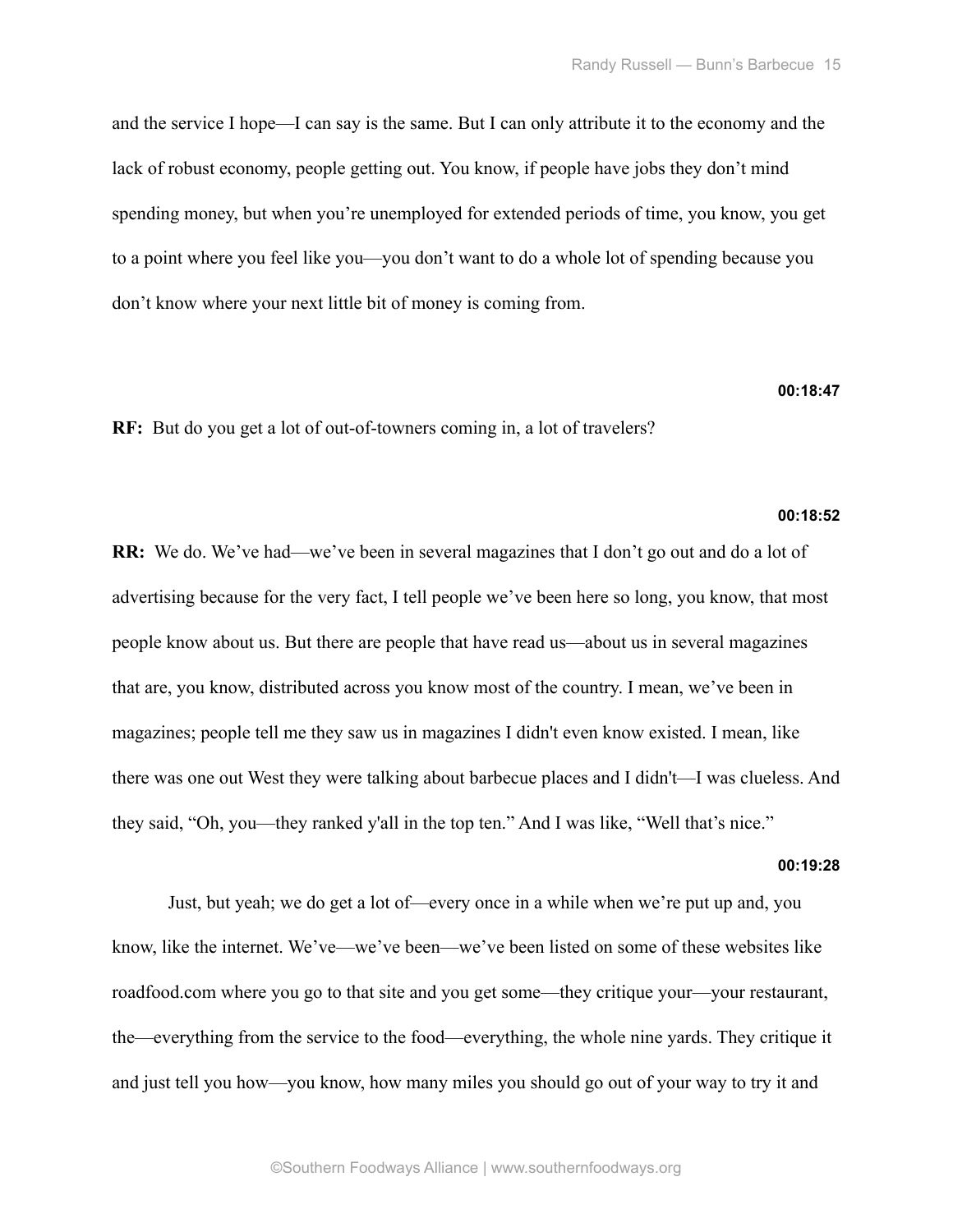we've been real fortunate to have good reviews on that too, so—. So we try—that's what we try to do; I mean, we—we've kept everything basically the same. Like I say, we—the food is the same, the service we try to be good, and, you know, then it's up to whoever comes here and tries it, you know.

## **00:20:18**

## **RF:** Let's talk about the food. What do you cook here?

## **00:20:23**

**RR:** Basically we're still a barbecue restaurant, pretty strictly barbecue but we do, you know, through the years we've added a couple little items just like, you know, we added hotdogs years ago because sometimes, you know, we get a family come in. You know young kids, you know you know, how you are when you're young, you didn't want to try something different and—and hotdogs are pretty international. I mean everybody can eat a hotdog. And we added that and then I think in the '80s, when my brother came back to help out, he had been out—off school and he got his Business Degree but he came back to Bunn's to work, and he added a couple little items, like on Tuesdays and Thursdays, a barbecue chicken on Tuesdays and a chicken in pastry on Thursdays. And just very simple; we've not expanded too much because, I don't know. The more you expand the more—most time you might lose a little bit of your quality on what you do fix, you know. And that's basically why we've kept it pretty simple. And like I say, it's—it's done reasonably well so we felt like it's no need to go out an venture out when you—you got a good product and you—you can get by—you can do okay with that.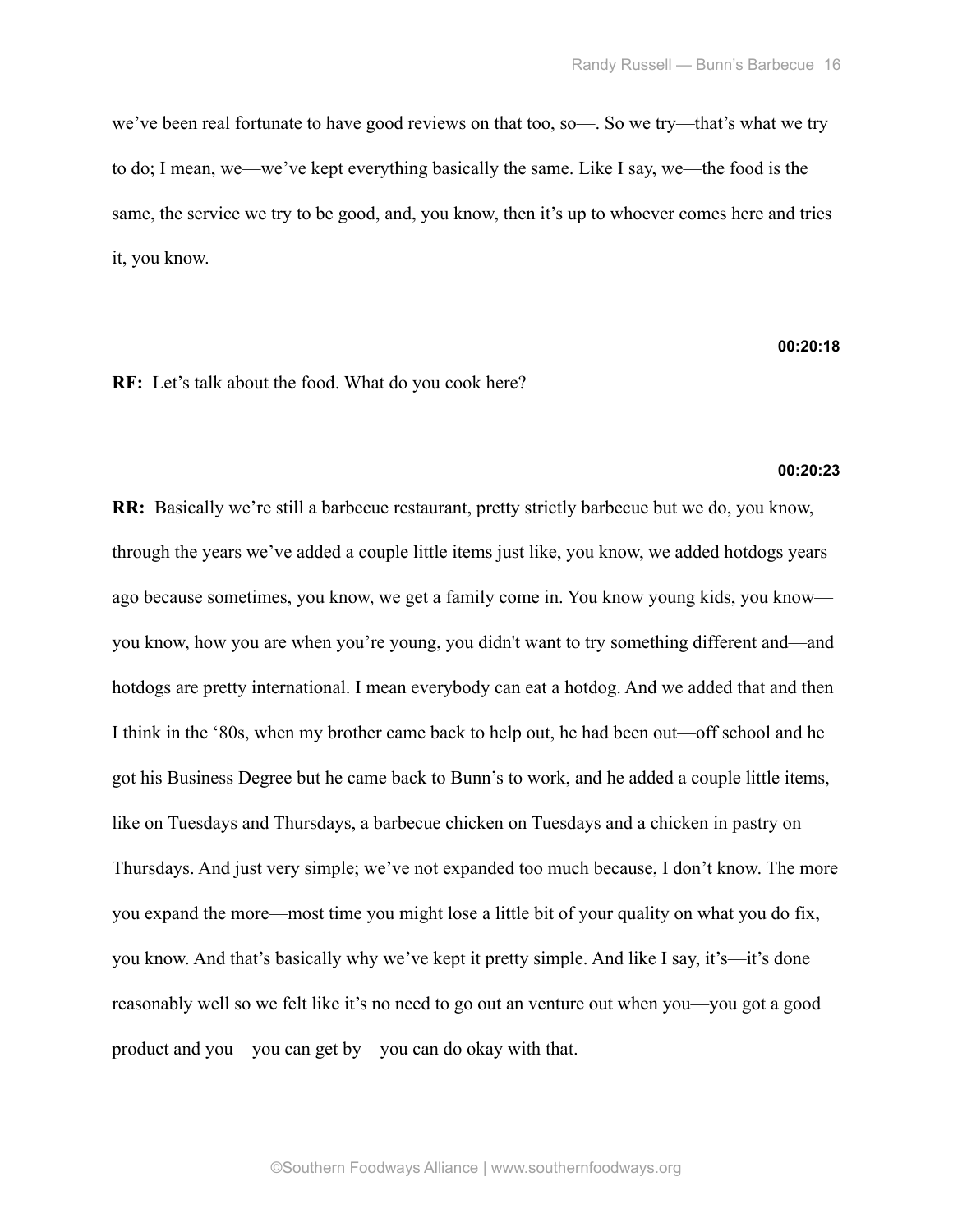#### **00:21:44**

## **RF:** And what parts of the hog do you barbecue?

## **00:21:50**

**RR:** We use the—the Boston butt. We found out—years ago we did cook the whole hog and through time we figured out that, you know, there's a lot of waste when you use the whole hog. And a lot of waste, I mean, you know, and we just figured it's better to—the Boston butt had less —less fat and no gristle and you could take it off the bone relatively easy and chop it up and you had just as good quality as you could get. And like I say, not a whole lot of—not a whole lot of stuff you don't want in your—in your barbecue. And, you know, that's basically how we done it, you know, since we quit cooking the whole hog back in the early '70s.

#### **00:22:41**

**RF:** And you're—you're famous for a certain sandwich, the way you do a sandwich. Can you tell me about that?

#### **00:22:49**

**RR:** Oh yeah, yeah. Years ago there was a lady that came in here and she—she was—she didn't want to eat a whole lot or she didn't—at that time she would always say, "Well I just want a little bit. I want a little cornbread and if you would put a little barbecue up there and little slaw." And —and then we started—took it from that and come up with a cornbread sandwich. And a cornbread sandwich is basically just a—our cornbread is about I don't know a quarter to a halfinch thick baked cornbread, very simple but very good, but you take it and you just cut the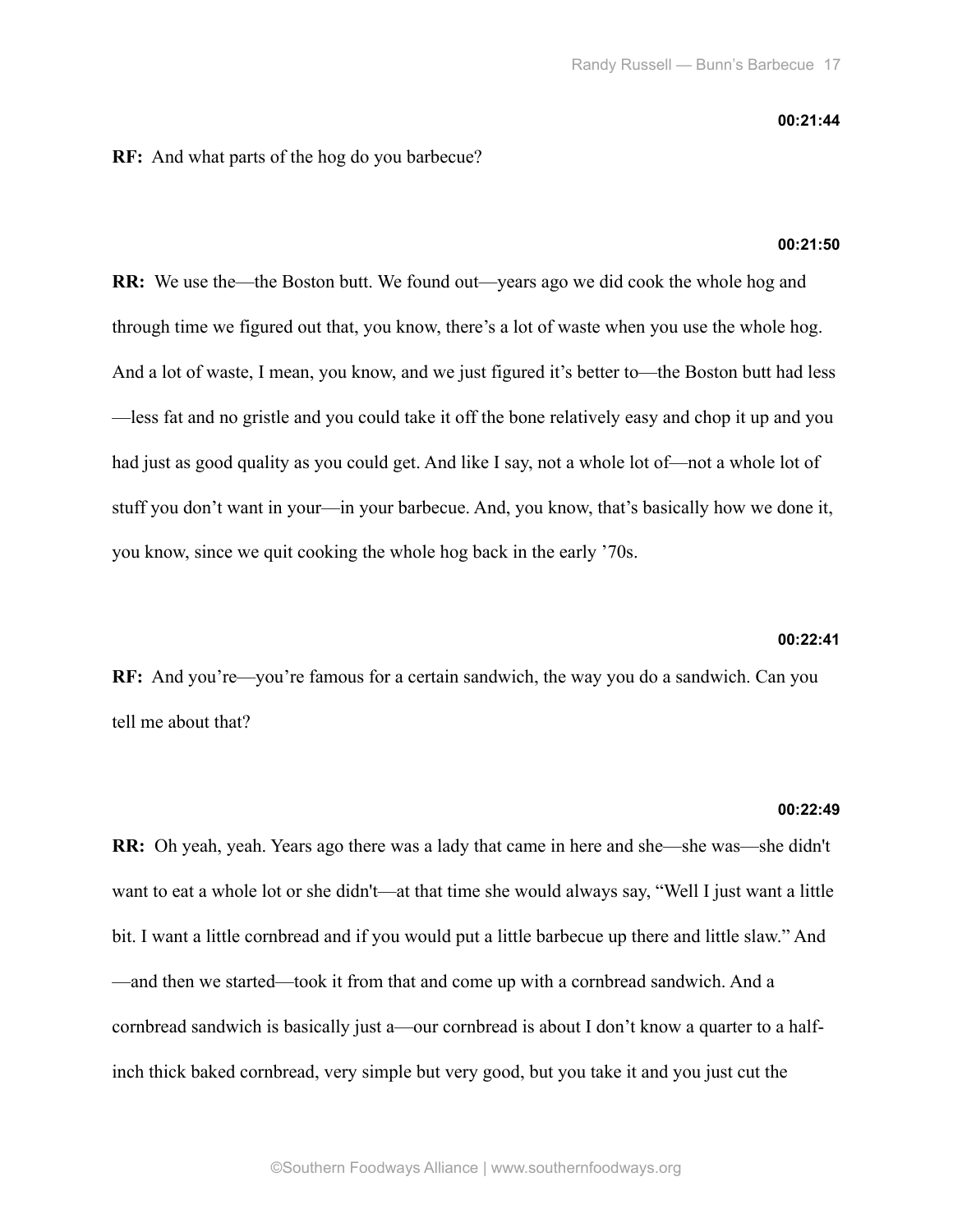cornbread very—very—very precisely. You take a knife and you slice the cornbread in half hoping you don't slice your hand. But now most of the time it works pretty easy, if you do it right, and take that cornbread and slice it in half and you separate it and you throw a little barbecue up there and if you like throw a little slaw and put a little barbecue sauce, and there you got a cornbread sandwich. And it's—it goes over pretty good.

## **00:23:51**

**RF:** Do you know the name of the woman who is credited—who you're crediting?

## **00:23:57**

**RR:** I believe my brother would say it's a lady, her name was—her name is—she's still living; her name is Nancy Rascoe. She's a local and she's—she was the one that I believe my brother could remember saying that was—that was where the cornbread sandwich came from, Miss Nancy Rascoe requested a little bit—little bit of barbecue between a little bit of cornbread and and it went from there. And now since it's been in a couple—couple magazines it seems like everybody comes in and wants a cornbread sandwich.

#### **00:24:30**

**RF:** Does she still come in and eat?

#### **00:24:33**

**RR:** She still does. She doesn't live here anymore. She lives—she runs a bed and breakfast about an hour away. Her family—a lot of her family is still here and her son actually—his name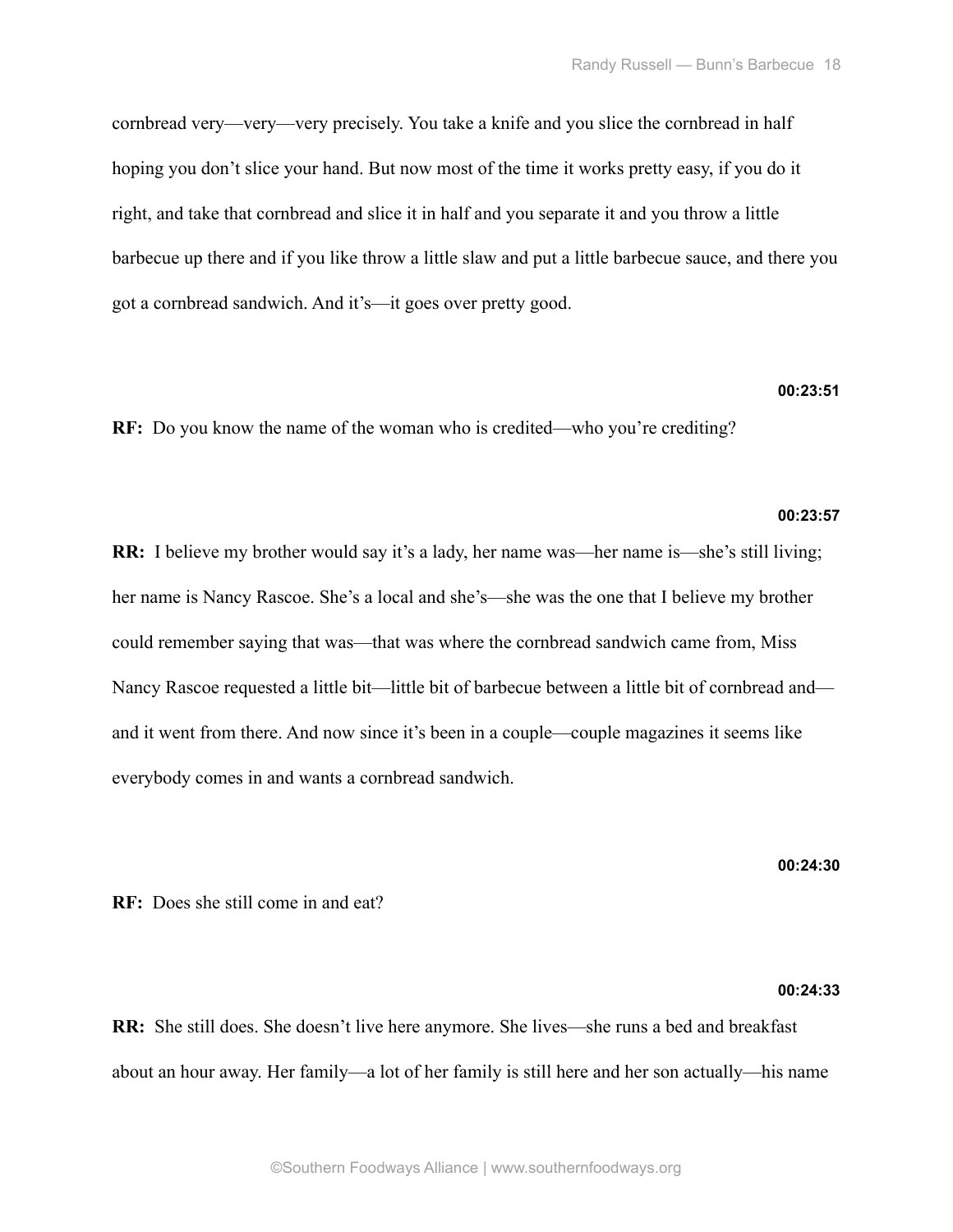is Fen Rascoe and he helped out a lot during the—a couple of the floods we had volunteering. And like I say, he—he helped out a whole lot and it was his mother Nancy Rascoe, like I say that started—helped with the cornbread sandwich.

## **00:25:03**

**RF:** And was the cornbread always here? Did it come from Mr. Bunn's time?

#### **00:25:07**

**RR:** Oh yeah, yeah. Actually his wife used to cook the cornbread at home and bring it down here. She'd—she'd prepare the cornbread at home and then she'd make a couple of trips and bring it by the sheet, you know, sheets of cornbread and it's been—. And actually we started doing that years ago. My mother did it—cooked the cornbread and brought it here, but since then we've used these big commercial ovens that you can cook a lot of cornbread at a time, you know, like eight or ten sheets at a time. So that's the only—the only difference in the cornbread, but the —the recipe was the same or is the same. It's—you know, just that's how it is. It's a simple recipe—cornmeal and water and a couple other little ingredients and that's basically it.

#### **00:25:54**

**RF:** And how do you eat your barbecue and how often?

#### **00:25:57**

**RR:** Hmm, I really—everybody says, "Well you got to get tired of barbecue," but I really don't because I'll eat it more like where somebody might eat two or three sandwiches or a large plate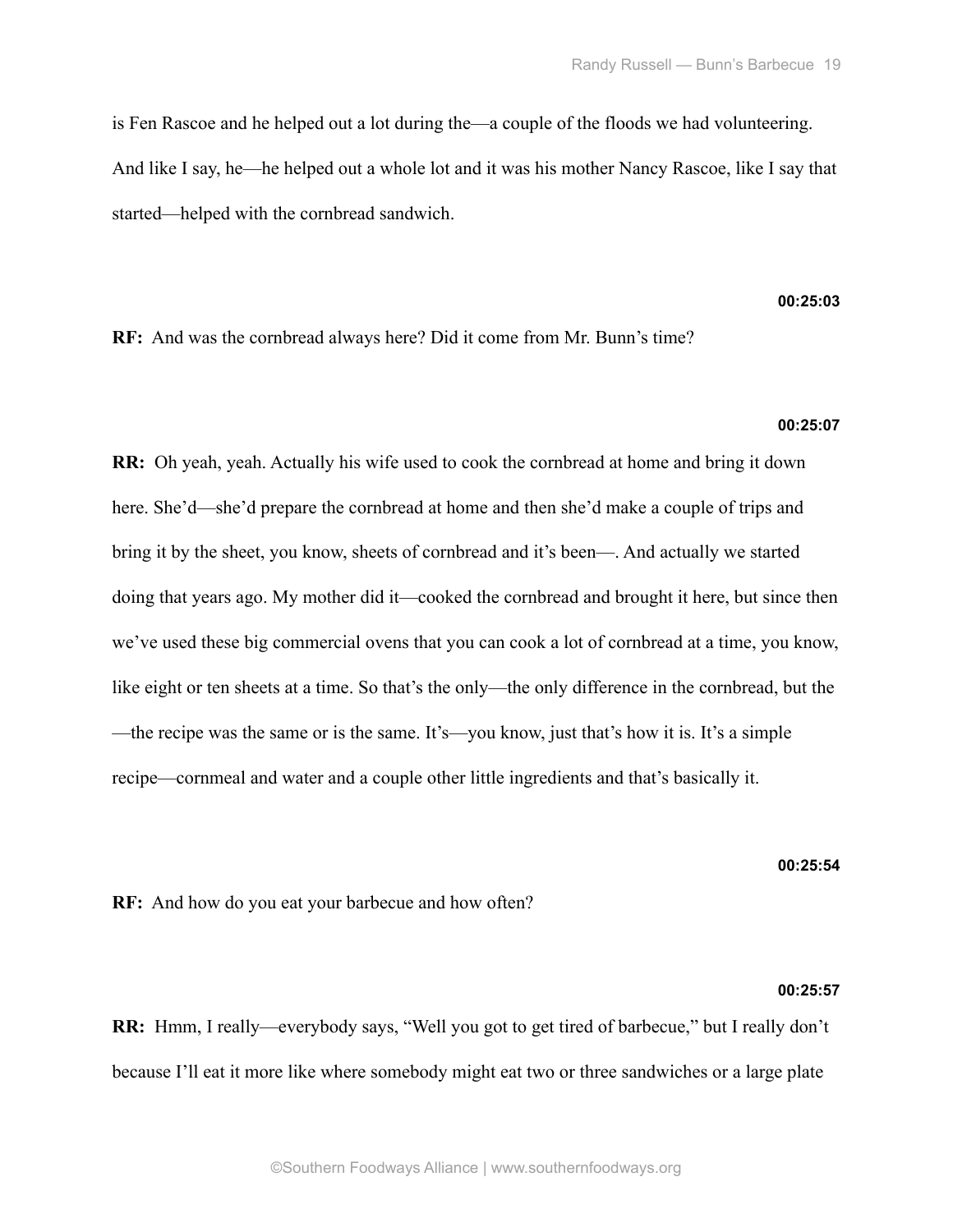or something like that I'll just eat like a little—a little tray of—with enough to just fill you up at the time like a little appetizer more—you might say, an appetizer. I don't really just eat a big meal of it, but I could eat it three or four times a week. I mean it's just—it's—it's good flavor and like I say, I just don't get tired of it. I just—I get tired—sometimes when I'm not around you know like, you know, I—I think about it and say, "Dog-gone I haven't had any barbecue in three or four days!" So, I'll have a little craving for it so I have to get me a little bit. But like I say, it's —it's just a taste that I—I hadn't never gotten really tired of.

#### **00:26:49**

**RF:** And—and what can you tell me about the cooking process whether time or—of the—of the barbecue?

## **00:26:57**

**RR:** Basically, you know, years ago just like a lot of places, they—we used to pit cook wood and all that stuff and we had a couple of fires that—one or two of them. And then the last one it burnt the pit down, you know, because it's a lot of—a lot goes on cooking it with, you know, wood cooking in the pit, open pit. And—and it was—there was that one time there was some talk about, you know, sanitation issues with wood cooked barbecue, you know, all the—all the issues; they'll come up with regulations. But we switched over after the last fire that we had in the early '70s and switched over to—we use the big cookers now and they're electric cookers but like I say, people have been eating it for years and years. I mean once we switched over I still contend that it's the sauce that makes the barbecue. It's not—it's not the—it's not necessarily how you cook it. I mean because you're going to get the meat cooked. I mean that's—that's a given and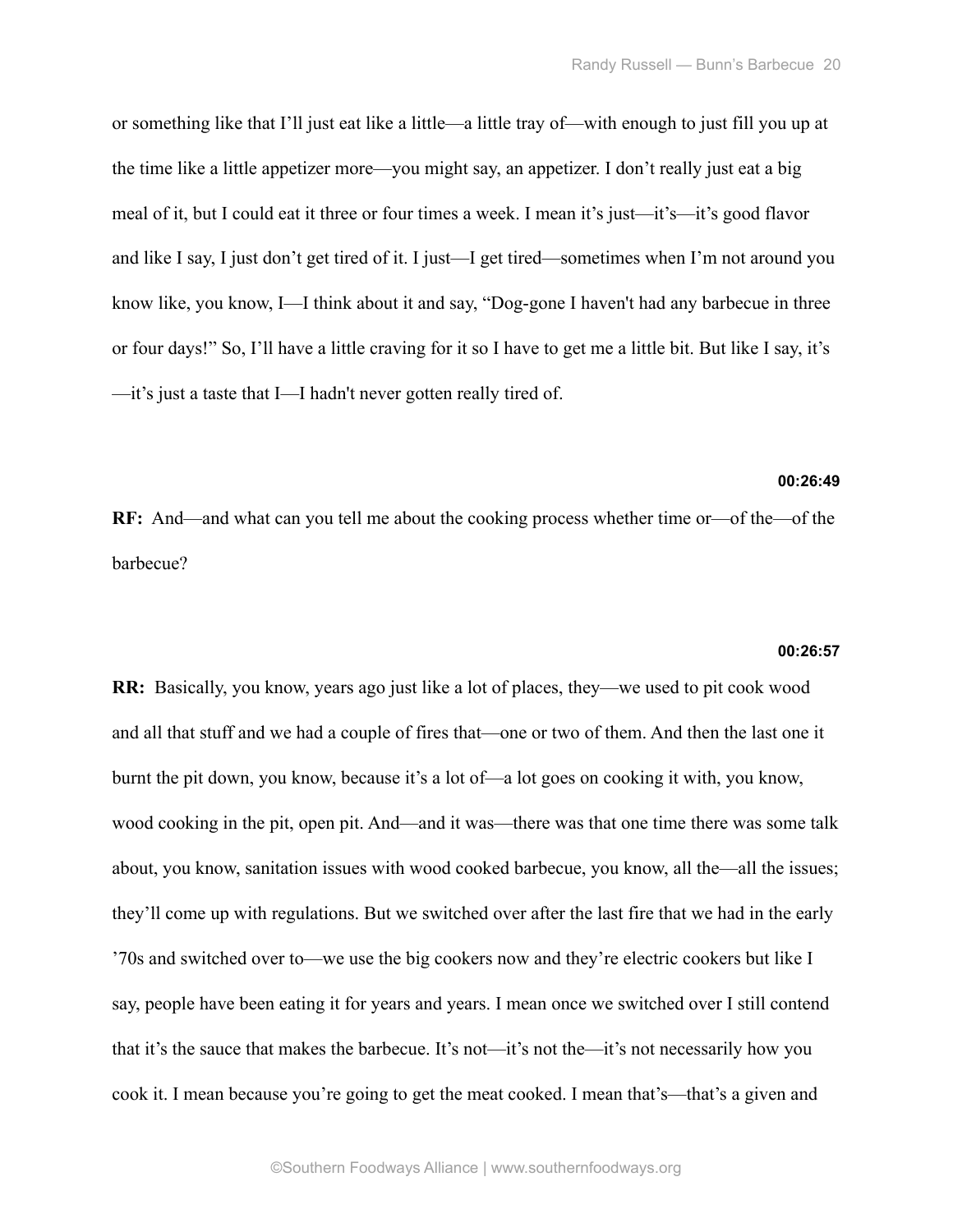you know, if you want to have wood flavor, you know, you could always add wood chips or whatever smoke flavor but, you know, the—the flavor is from the sauce because that is really what gives you—the barbecue sauce, I mean the sauce is what gives you the barbecue flavor. You know, that's just my opinion you know. I'm sure that can be argued from—from now until eternity but, you know, I—if you want Eastern North Carolina barbecue I mean I'll put ours up with anybody's.

## **00:28:29**

**RF:** What do you think about the arguments in the State about barbecue?

## **00:28:32**

**RR:** Well, you know, like I say I don't—I don't keep up with it too much. I don't get caught up in it too much but I do know and—and for lack of travel, you know, I don't—I don't venture out a whole lot because I'm here six days a week, but I've heard people a lot of people talk about the different varieties. I know the Western North—Western North Carolina barbecue is a little thicker and a little tomatoey-type sauce and I've never heard too many people crave it or talk about it as much as ours. I mean, I know that they will be hear so they wouldn't but, you know, I always tell people I said, you know, "Just tell me; tell me what you like. And if you like that better just let me know." I mean because there's a ton of people that come in here and talk about ours—how much they like ours, which we're not a big chain. We're just a small—small town restaurant, you know, but we—we've done—we've been doing it so long so that's—that's why and the flavor. I mean everything is—but I don't know; like I say, like I can't really say much about Western North Carolina-style barbecue because I hadn't eaten any lately and I wouldn't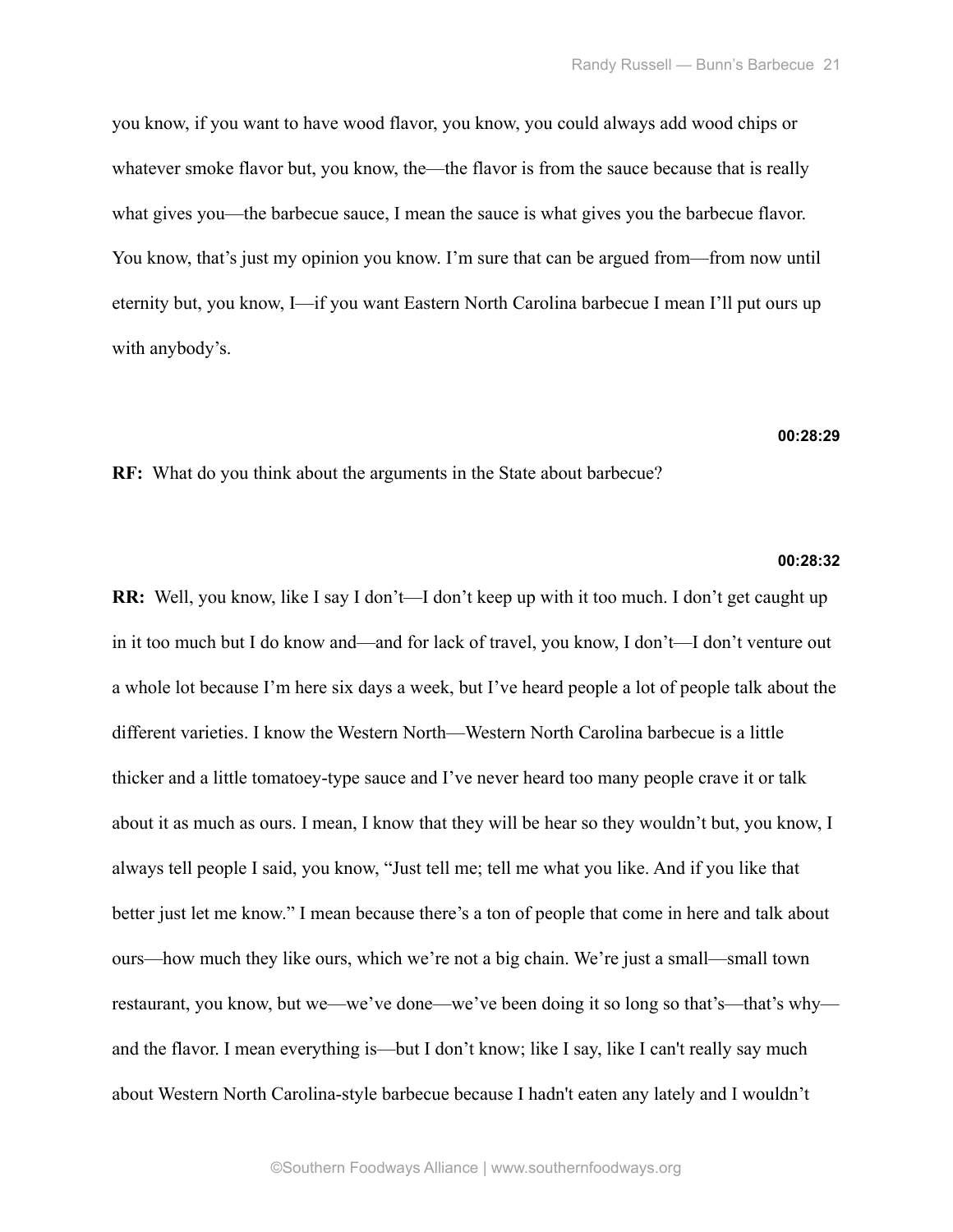know who—whose to say was better and whose wasn't. So I don't know; but I'm sure—I'm sure they have good barbecue, too, just a different style.

## **00:29:44**

**RF:** And you mentioned the importance of sauce. How would you describe your sauce?

## **00:29:49**

**RR:** Uh, I would say it's a little on the—little bit on the spicy side, not terribly spicy. If you put it on something else, another type meat, I know I've put it on chicken before and just—just the type of meat it makes it taste a little hotter, you know. Some sauces you put on different meats it —it—and it enhances the—the flavor, you know. And I do know that our sauce on other foods makes it even, you know—gives it a more of a little tang than it does on our barbecue. I don't know what in barbecue kind of neutralizes the—the heat or the spices so—but it's something that does because, you know, like I say ours is—I don't consider it real, real hot but like I say, if you put it on something else you can—you can taste it a little bit—little kick to it.

## **00:30:41**

**RF:** And, I want to ask just a couple more questions about your dad. What kind of—what what kind of man was he when he was working here? Was he a—what kind of boss was he?

#### **00:30:54**

**RR:** Oh, he was—easy going type guy; that's just his—his nature. He was real easy going and, like I say, he just tried to—tried to accommodate the customer because he always said, you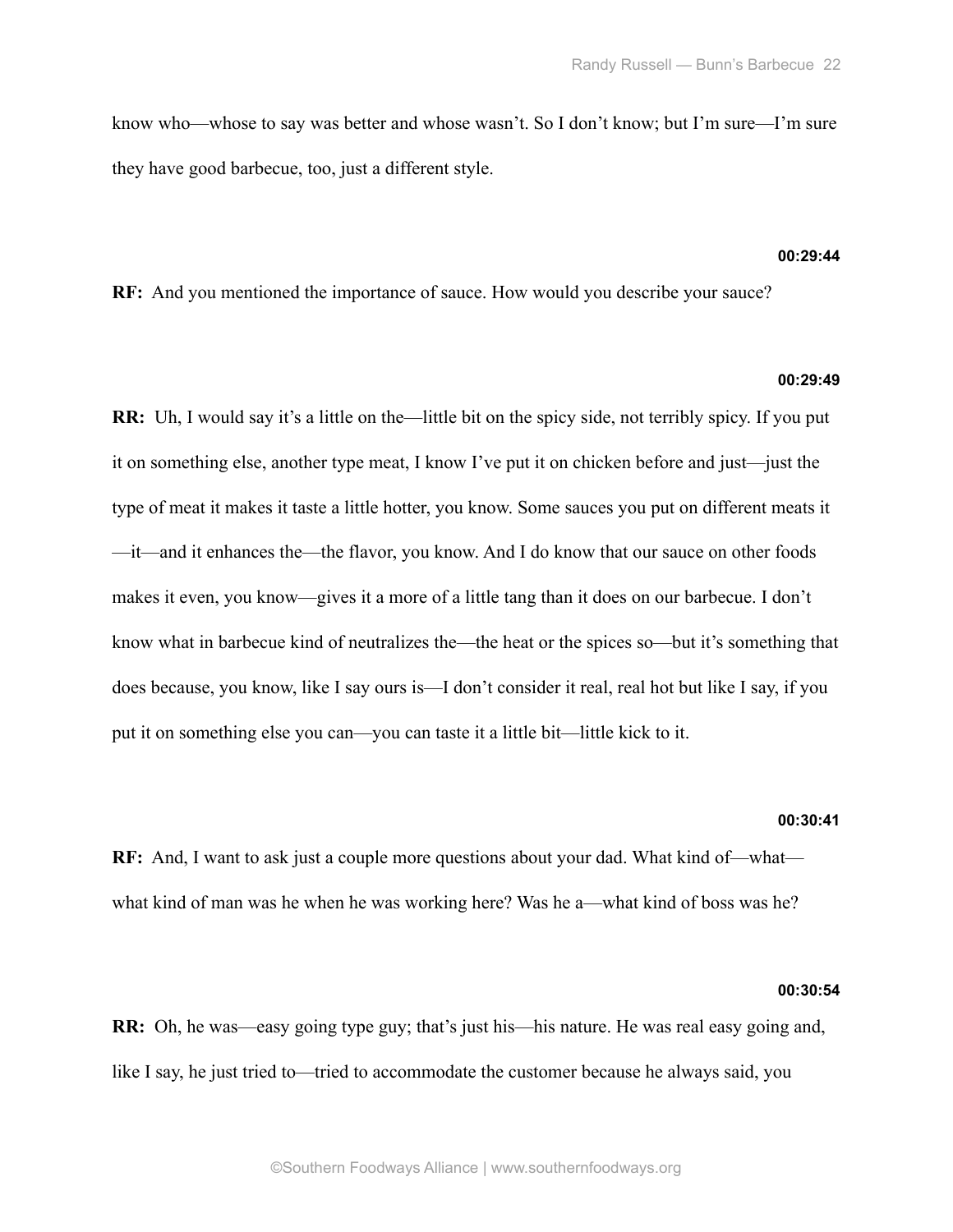know, "The customer is always right." And that's—that's the rule of—rule of business you learn. The customer is always right and he always tried to make sure the customer left as happy or happier than when they walked through the door. So he—he was, you know, just an easy going type guy. He just I don't know; he—I reckon he just liked the type of work he was doing.

**RF:** And when did he pass away?

**00:31:30**

**00:31:29**

**RR:** In 1987.

## **00:31:31**

**RF:** Eighty-seven and earlier today about an hour ago I met your mom. Did she always work here too or at—at times?

## **00:31:41**

**RR:** Actually, you know, she is by trade a registered nurse. But she did that early on in my childhood but once we bought the—the restaurant it—you know, it—a restaurant requires a lot of maintenance. I mean, it's like once you're in the restaurant business or if you have been and you know that it's like a fool—it's almost constant. It's always something. I mean anything and everything and she actually didn't do a whole lot. She didn't—she got out of the medical profession shortly after buying—we bought Bunn's in the late '60s and she helped my father out here, you know. And she wasn't always right here but like I say, initially she helped cooked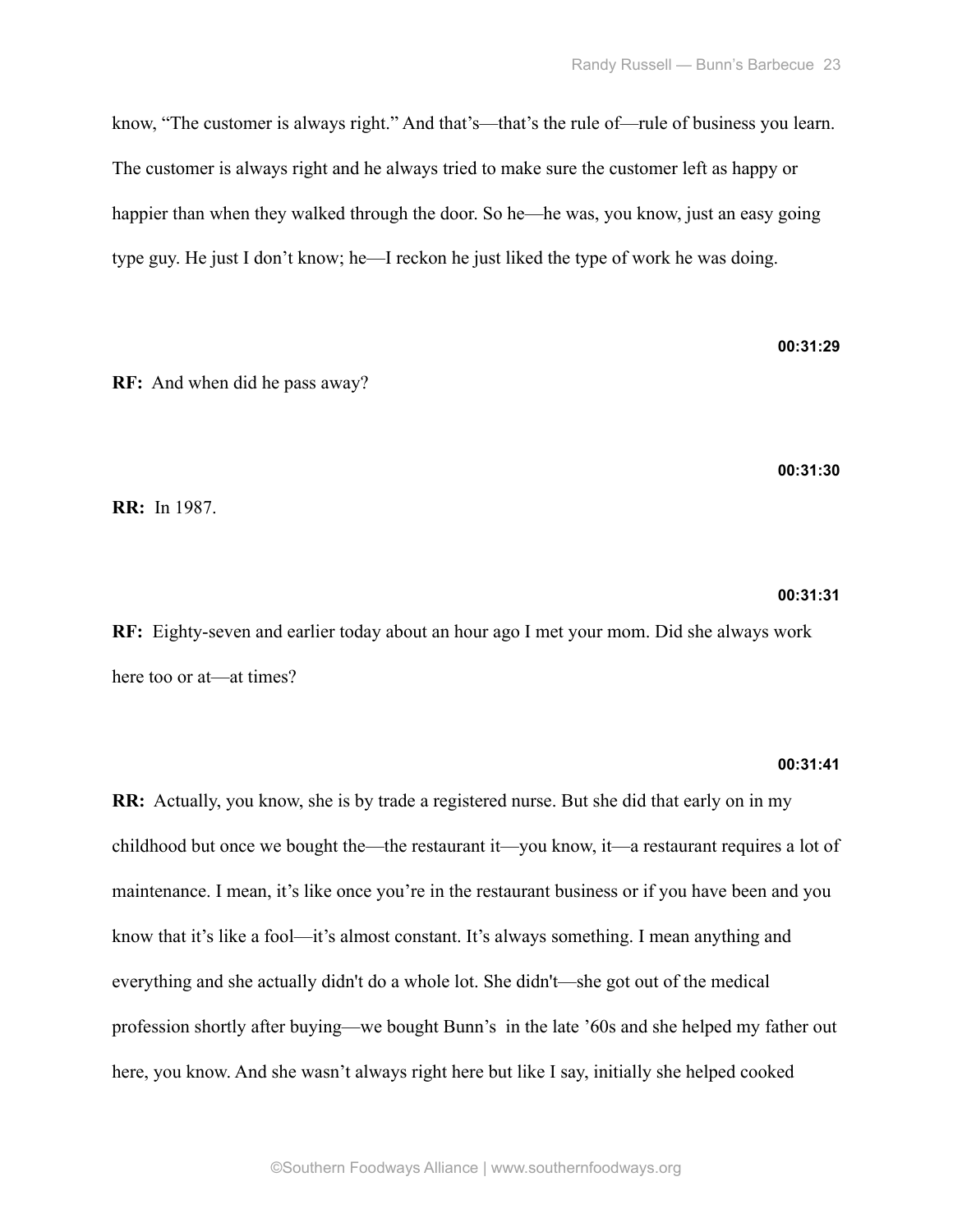cornbread just like—like Mr. Bunn's wife, Miss Helen, she used to cook cornbread at her house. Well, my mama cooked cornbread at—at her house initially until it—it just became too much. And then we, like I say, we—we got these big cookers that we could cook cornbread all on location. And but yeah, she's been here ever since. I can't remember her not being here and she's still here. She's seventy-eight years old and still going strong. She comes down early in the morning before I get here and she gets it going, and I come in at eight o'clock and she's already done a half a day's work. And—and she'll come back at lunchtime or not lunchtime, right after lunch and get a little break. [Interruption]

**00:33:06**

**RF:** So when did you start working here?

## **00:33:10**

**RR:** I started working here when I came home from the hospital—no; I'm just joking. **[***Laughs***]** It seems like it's been that long. I started though when—actually I was old enough to work, probably I'd say thirteen I started probably loading the drink boxes and doing stuff like that just something I could do to say I was working and doing something, so probably around thirteen. And then in the summers, when I was fourteen, fifteen, sixteen—well fourteen and fifteen I do know I probably worked here and then I did venture out. And I think my father wanted me to try something different, you know, and I worked somewhere else for a summer. And I did—did a little lifeguarding but other than that I went to school and when I was not in school—at college, I was coming back and I would work here. And when I had time off I'd come back and work here.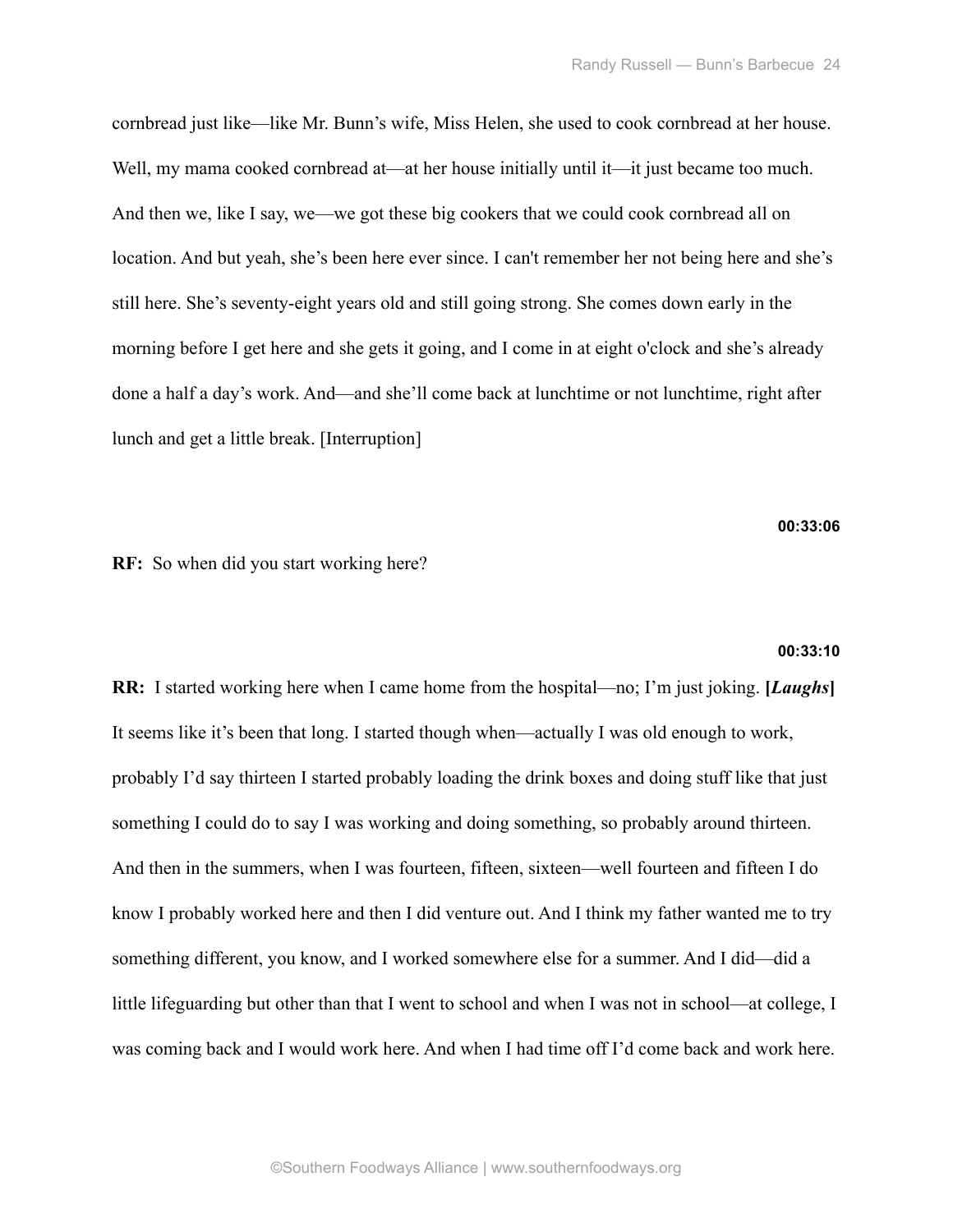#### **00:34:01**

 And then I did, you know, in the late '80s I started another little barbecue, another Bunn's Barbecue in a little town in the same county but, you know, about twenty miles away. I did that for about four years but then my mother decided she wanted to so-call retire—and if I would come back and help my brother. So I came back in '94, and me and my brother took over so to speak but like I say, my mother still works here. So she didn't really retire; she just—she just wasn't as, you know, full-time so to speak.

## **00:34:37**

**RF:** And can we have your mother's and brother's name for the record?

#### **00:34:40**

**RR:** My mother's name is Grace Russell and my brother's name is—they call him Russ, Russ Russell but his—he's a junior. His name is James Wilbur Russell, Jr. but everybody calls him Russ, so it's Grace and Russ.

#### **00:34:56**

**RF:** And does he still work here or does—is he associated with the business?

#### **00:34:58**

**RR:** Yes, he's—he's still my partner in the business and he works, you know, periodically. He's kind of semi-retired but he'll come—he still comes in and works when needed and—and like I say, he still—he works whenever he's called upon.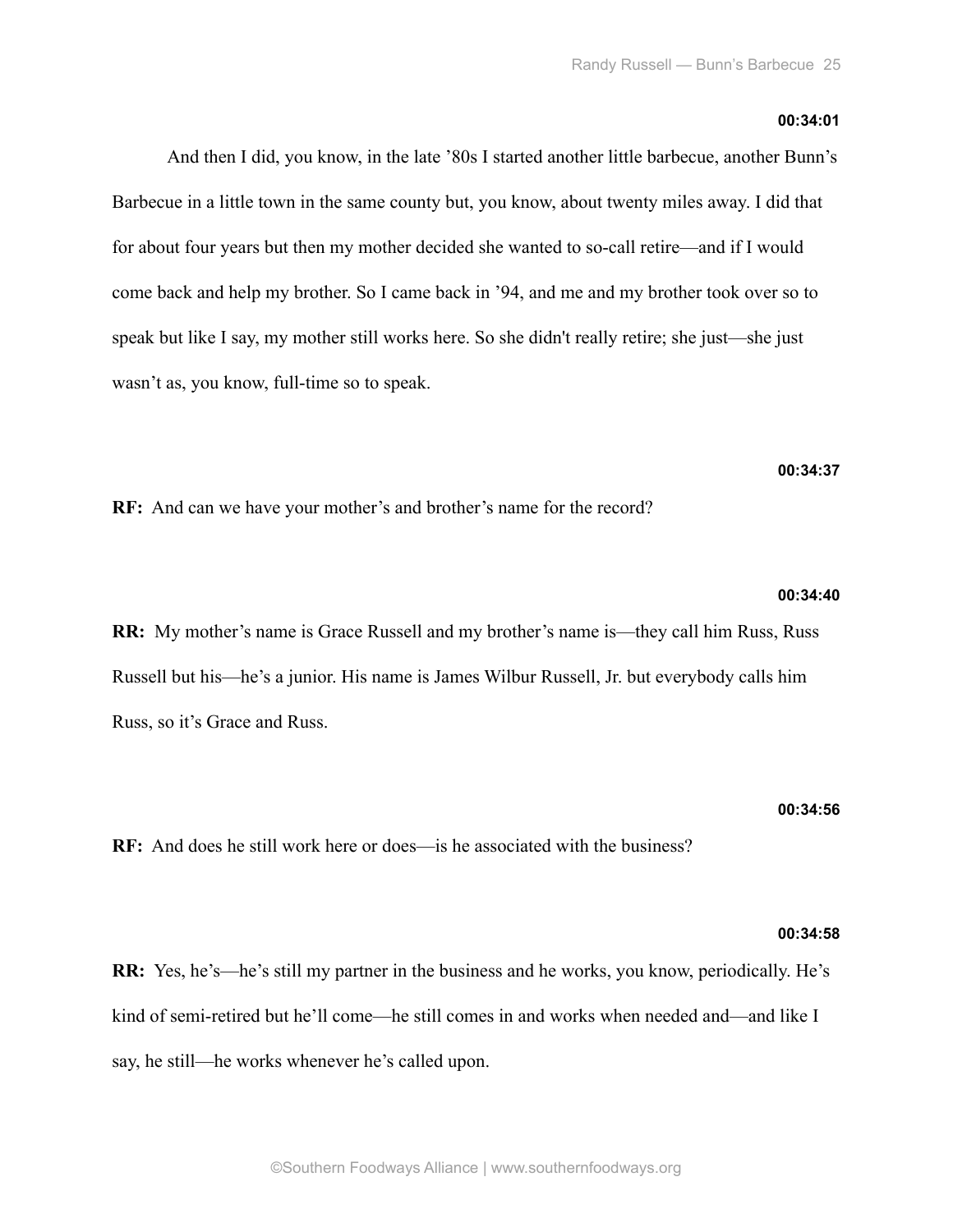#### **00:35:18**

**RF:** And tell me; why do you think barbecue is so important in North Carolina? Why are there so many barbecue places? Why does everyone seem to eat barbecue?

#### **00:35:30**

**RR:** I just think it was something that it was like a tradition, you know. Years ago people, you know, it's something about sitting around and getting a group of folks together and sitting around, you know, cooking a hog and it was more about probably the social aspects of it than just cooking and eating itself. It was—you know, just sitting around and getting ready to do it and cooking it and all that goes into it and a bunch of people getting together and doing it, it was just like a social event. But still, of course, it had a—had a good meaning. I mean it had some good food that came out of it but you know I think it passed on through the years. And then just like now—even now today, you always see these pig—these contests, these barbecue contests. You know, you see twenty-five, fifty, 100 people somewhere where they're having a contest, who can cook the best pig. And, you know, it's like, you know, it's just an event. It's like a social event but yet still you have the—the outcome of, you know, a lot of good food. And I think it was the combination of both that kind of kept it going, you know, just like I say who could do the best? I mean it was a competitive thing, you know, and I don't know. I think that's got a lot to do with it.

**00:36:50**

**RF:** Have you—has there been other barbecue restaurants in this county?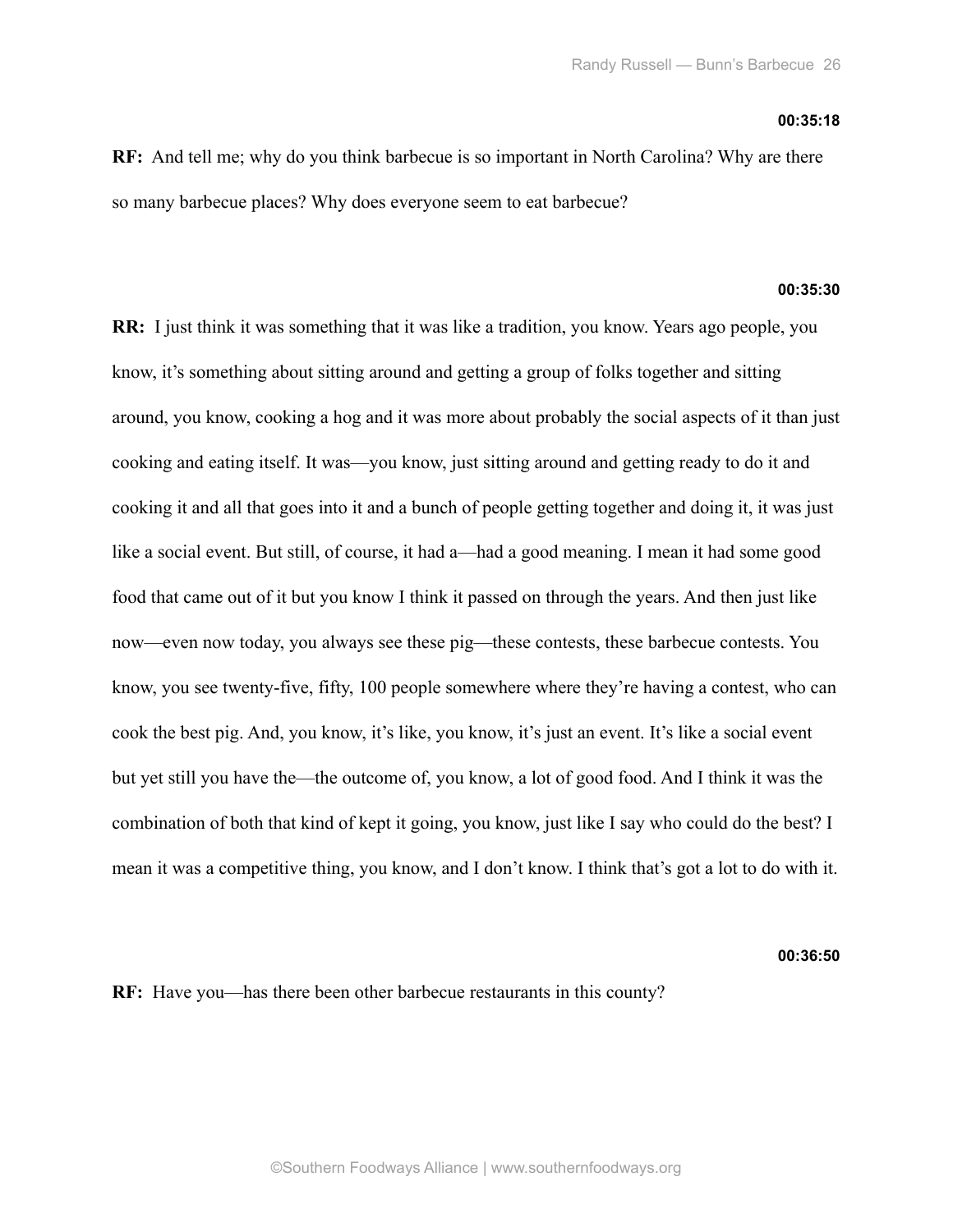#### **00:36:56**

**RR:** Yeah, well there's actually another restaurant that serves barbecue and it's—but they don't prepare that. They don't do their own, you know, it—it's really—it's really not as many places that cook their own barbecue now. They might be a barbecue restaurant, they might advertise barbecue but they don't, you know—a lot of places that do—it's still barbecue that's prepared somewhere else and it's not the same. I mean I don't think it is. I mean but like I say it's—it's, you know, whatever people like. But it—it's—it's not like, you know—like I say we hadn't gotten any really by—nobody in the county that I know that cooks their own that sells it—retails it, you know.

**00:37:40**

**RF:** Were there some in the past?

## **00:37:41**

**RR:** Yeah, there has been in the past. There was a place out across the bridge that—that sold it. Well, they're now the Heritage House but they weren't called that then. Different name, I can't remember what their name was back then but—it's been so many years ago, but several places that, you know, like I say I have cooked in the past.

#### **00:38:06**

**RF:** I guess what I want to know is there—is there less barbecue in this area of North Carolina than there has been in—in the past or less places doing solely barbecue?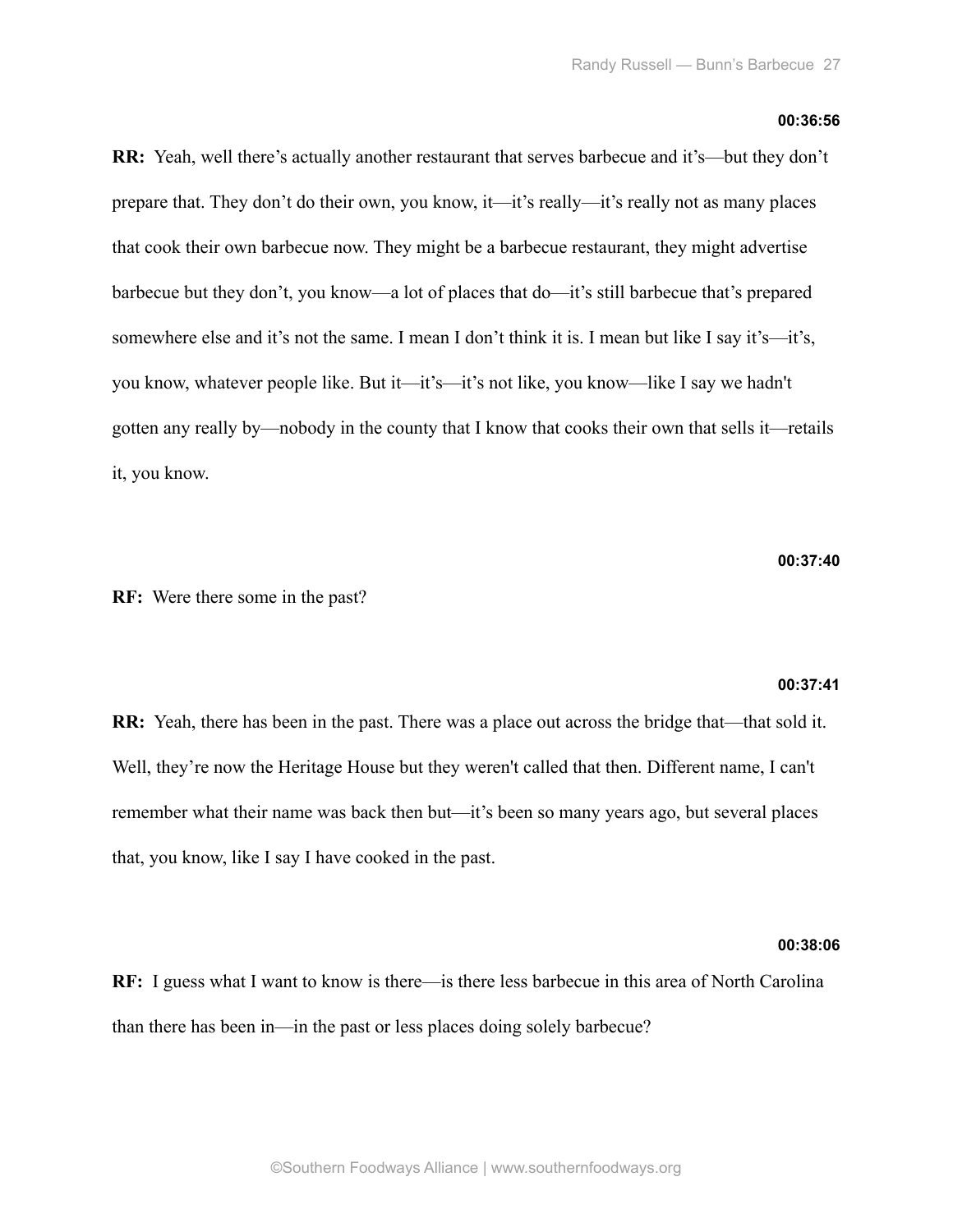#### **00:38:17**

**RR:** I kind of—I don't think it's any less. I don't think it's any more. I think it's, you know, it's about the same. I'm trying to think in the surrounding counties, you know, I just don't right here around us I don't know of too terribly many places. I know this—the next county over now, Williamston, Martin County they have several different barbecue places, but, you know, I just take pride in the fact that I know people that come—they'll drive twelve or fifteen miles on their lunch break to come eat our barbecue and they have two or three barbecue places—excuse me, in their own county which, you know, like I say, it's only twelve miles but still the fact that they'll —they'll drive—they'll make that drive to—to eat ours when—when they got two or three other ones within five miles that they could try. But, you know, they come here, so—that's a testament to the fact that I think ours is—is better quality, you know—not saying that theirs isn't good. Just —it's just—I just, you know—of course I'm—I prefer ours and but, you know, other people do too, obviously for them to make that ride.

## **00:39:30**

**RF:** And so your family has owned Bunn's Barbecue for over forty years. How do you think it's lasted as long as it has? What—what makes it special?

#### **00:39:39**

**RR:** I think the fact that we haven't changed anymore than we have, I think the fact that we've kept all the recipes the same, I think the fact that, you know, we have a—just a basic simple concept of what it takes to make a good restaurant—it's not all about how much china or how much silverware you have or how much nice dishes or whatever, you know—the show of it, you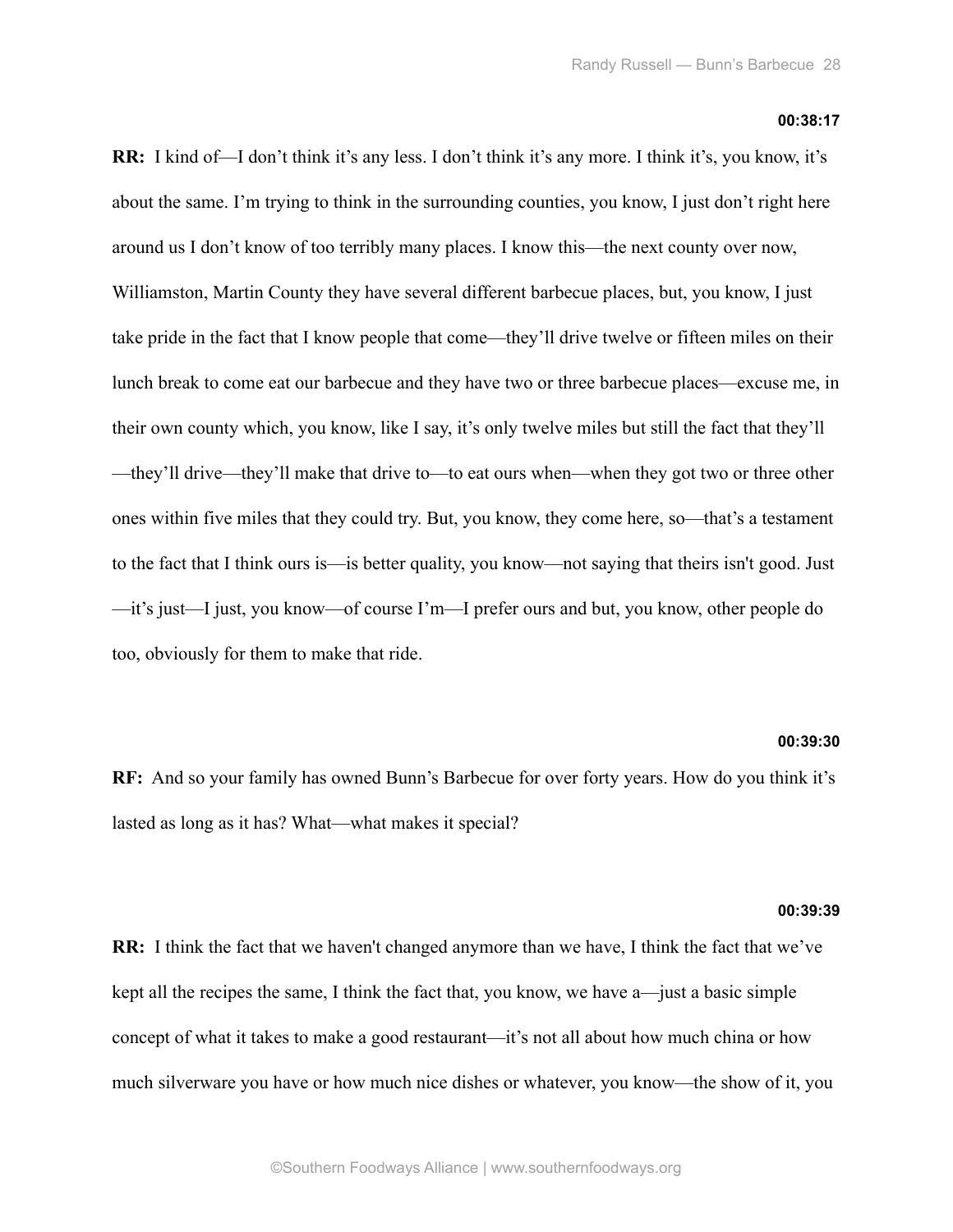know; it's not what you know—you know, what you—how you serve it or what you serve it on or who serves it. It's—it's the—it's the quality of what you serve and—and just the fact that if you know, if they serve it to you in a good way as far as, you know, the way they—you know, they bring it—you know, the way they—or the way they, you know, treat you and you know it's not so much what you—what you got to wear to go somewhere or, you know, to—I don't know.

## **00:40:35**

 I think some of the best places you'll ever eat are the most simple places, you know, that don't worry about all the extras. That's just my opinion.

## **00:40:45**

**RF:** Yeah; I hear that a lot. What makes simple good? Why do you think that is?

#### **00:40:49**

**RR:** Well it's just you don't spend—you don't spend time on the non-essential parts of making something good. You know, you spend less time on—on the less essential things and more time on the essential things which obviously when you go to eat somewhere the number one thing is what you're going to eat and how it tastes. See that's the—that's the primary goal of when—you know, of what should in my opinion—what you should look for when you go out to eat is how good is the food, you know? It's not the extras that go with it; it's the food itself, you know. That's basically what you're going to a restaurant for is to eat, you know.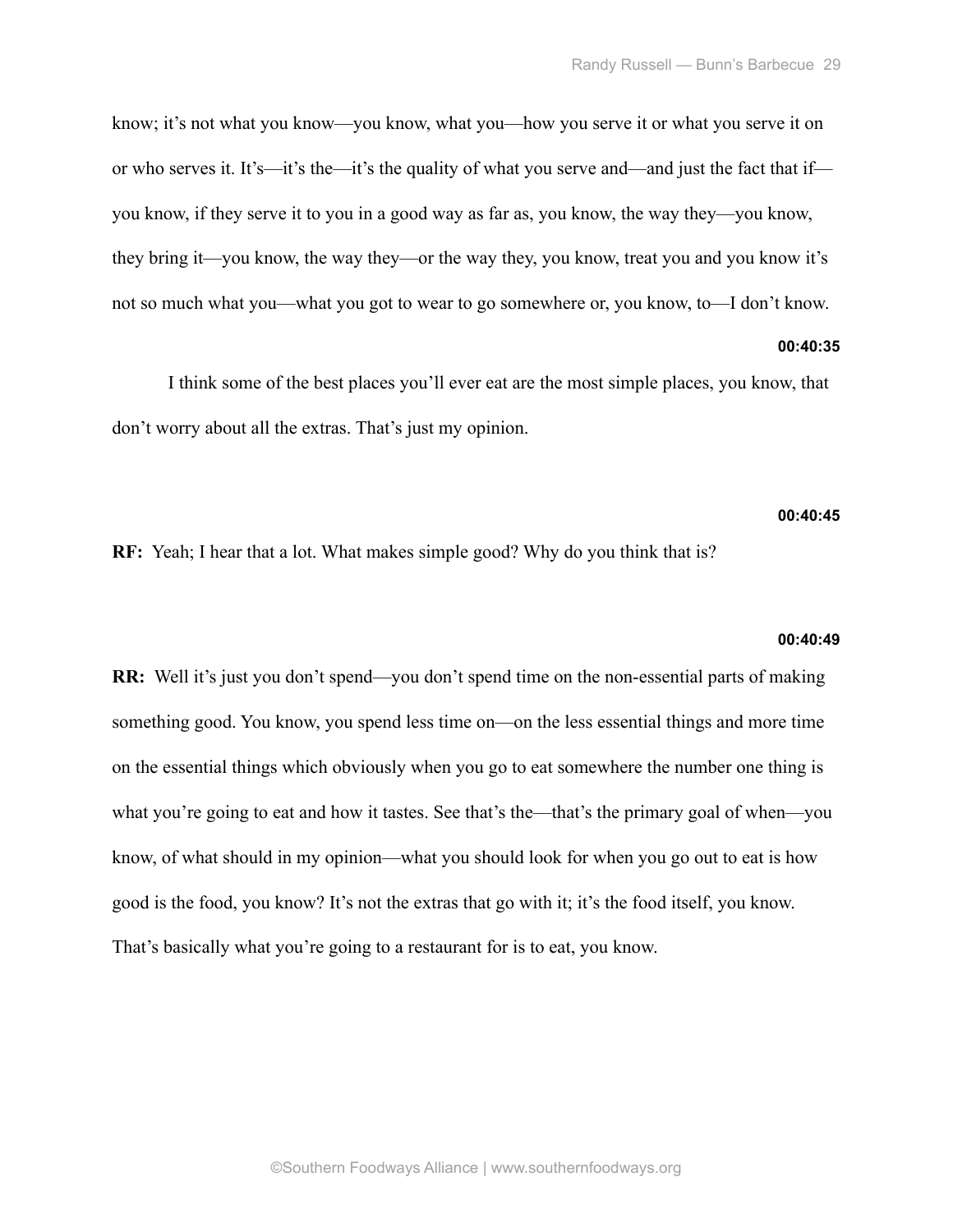#### **00:41:32**

**RF:** A few questions back I asked you how long you've been working here and you said, "Since you left the hospital." Is—is barbecue in your blood?

## **00:41:41**

**RR:** Well, I don't know. I don't know if it's in my blood but I don't know. It's—it's definitely it's part of me now. I mean I've been around it for a long time. I don't know. Like I say, I just—I don't know if it's the barbecue or the fact that it's the restaurant here is just something we've always done and it just seems like it's—like, yeah, it is part of me. I just—I feel like that it's something, you know, I've been doing for a long time and I don't know. I don't know how much I miss it because I've have done it so long, but I—I—you know, it's just something I've always done and I don't know how long I'll always do it, but it's just like I say, yeah, I reckon it is—that would—that would—that would say it's part of me then.

#### **00:42:30**

**RF:** And how far do you see Bunn's going into the future? You're coming up on your 75<sup>th</sup> anniversary or the 75<sup>th</sup> founding of the restaurant.

## **00:42:36**

**RR:** Well, I don't know how far it's going to go because I have—I've got no children. My brother has got—he hasn't any children. My sister does have—I have one niece, so I don't know what she wants to do or what her plans are. We would like to keep it in the family but I don't want to tie her down to it by no means because that's what it does. It ties you down. But I don't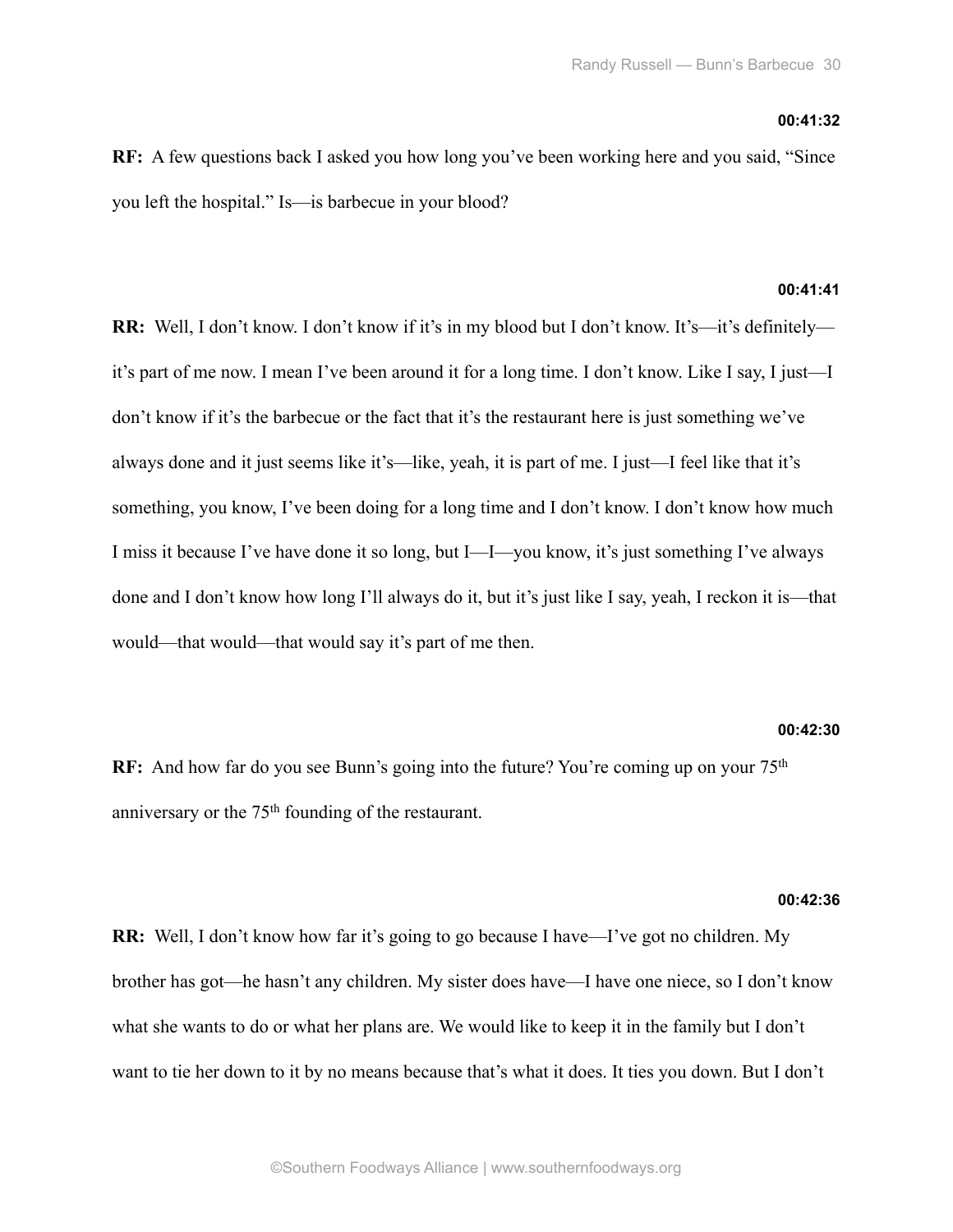know. I—I—I would hope after I'm long gone and whoever—my brother or whoever, I would hope somebody continues it because I definitely wouldn't have spent the energy or the time or the money through the floods that we've had in the last twelve years, the five—four—about five or six floods we've had, I wouldn't have spent the time to try to keep this building here and going if—you know, if I didn't hope that it would continue, you know not just the fact for economic stance—you know, from economic issues to the fact that, you know, it's just something that the people are used to in Windsor.

## **00:43:43**

 I mean we haven't got a whole lot to offer but I mean, it's like I say, people that—they're seventy-five years coming here right now and say well, "I remember when my granddaddy or my daddy brought me here when I was ten years old." You know, and you just can't—you don't find that anymore. It's like I say, everything is changing at—at warped speed and—but, you know, some things need to change, but some things need to stay simple and, you know, basically the same.

## **00:44:11**

**RF:** So is it for tradition's sake, for the sake of history?

#### **00:44:14**

**RR:** Oh, definitely tradition; I—I think that's one thing that keeps us going here is just—just basically the tradition of it because like I say, it's not—I mean it's nothing that you're going to you know, just something that, you know, you want to keep going for the tradition and the people